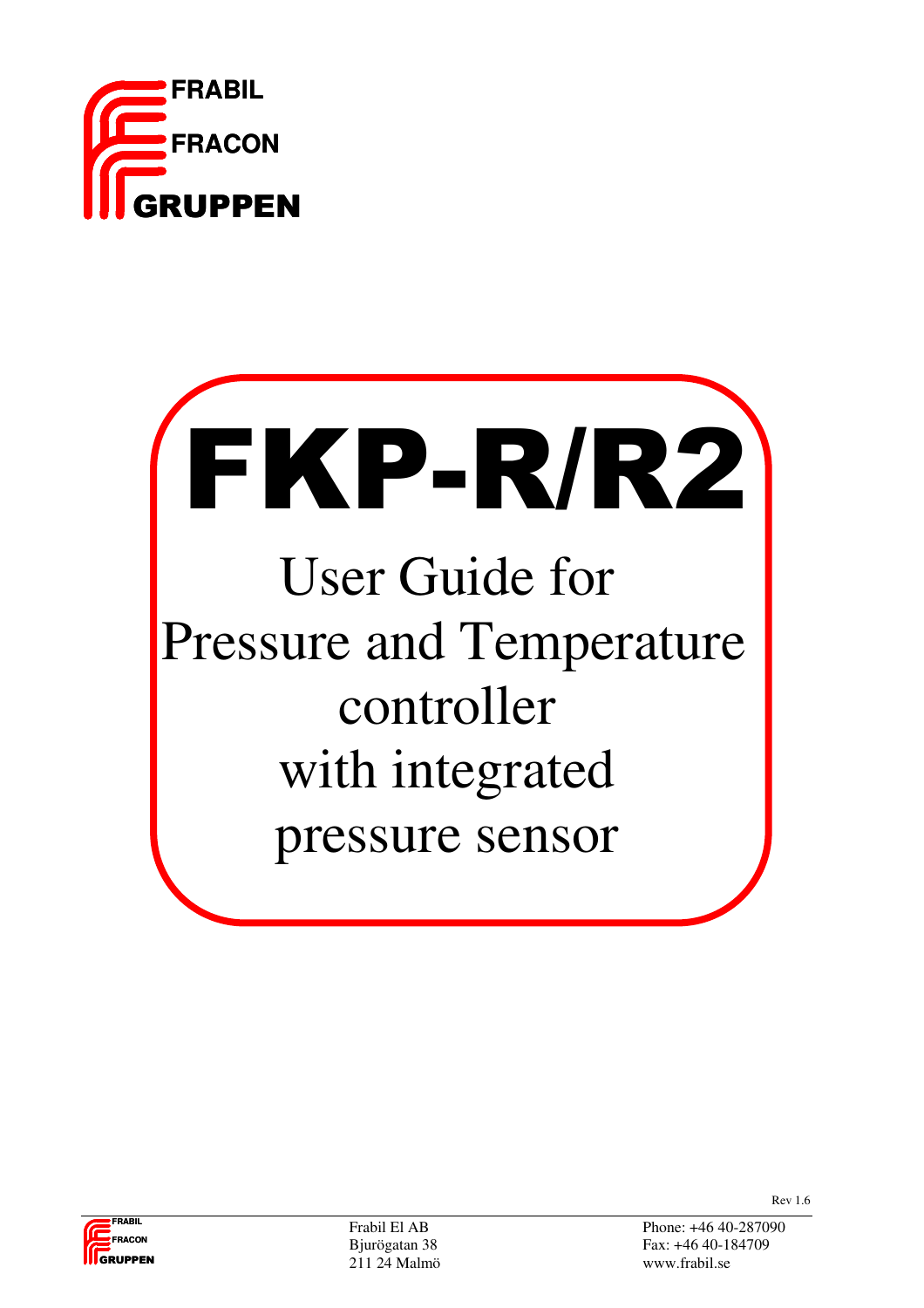

FKP-R2



FKP-R

#### **FUNCTION**

FKP-R/R2 is a complete pressure and temperature control center for fan driven electronic motor drives.

FKP-R/R2 keeps a constant controlled pressure in ventilation systems. Typical area of use is ventilating bathrooms and kitchens.

The drive is equipped with an internally mounted pressure sensor, but it can also be connected to an external sensor. Several types of external temperature sensors can be connected in order to perform temperature compensated pressure control.

FKP-R/R2 can also be used as a temperature controller and as a hysteresis controller from an external sensor signal.

FKP-R/R2 can also be equipped with a Real Time Clock (option), which makes the drive capable of various forms of scheduling. These include lowering the pressure reference at night and weekly pressure schedules.

Monitoring is done with the onboard alarm relay and analog output; and via MODBUS.

The controller's enclosure is water-and dustproof to IP54.

Settings and parameters can be viewed and changed in plain English (or Swedish) on the FKP-R/R2's large, four line, display using an easy-to-use menu system controlled by a navigation wheel.

Cable connections are made on screw terminals and pressure hose on press-on hose connectors.

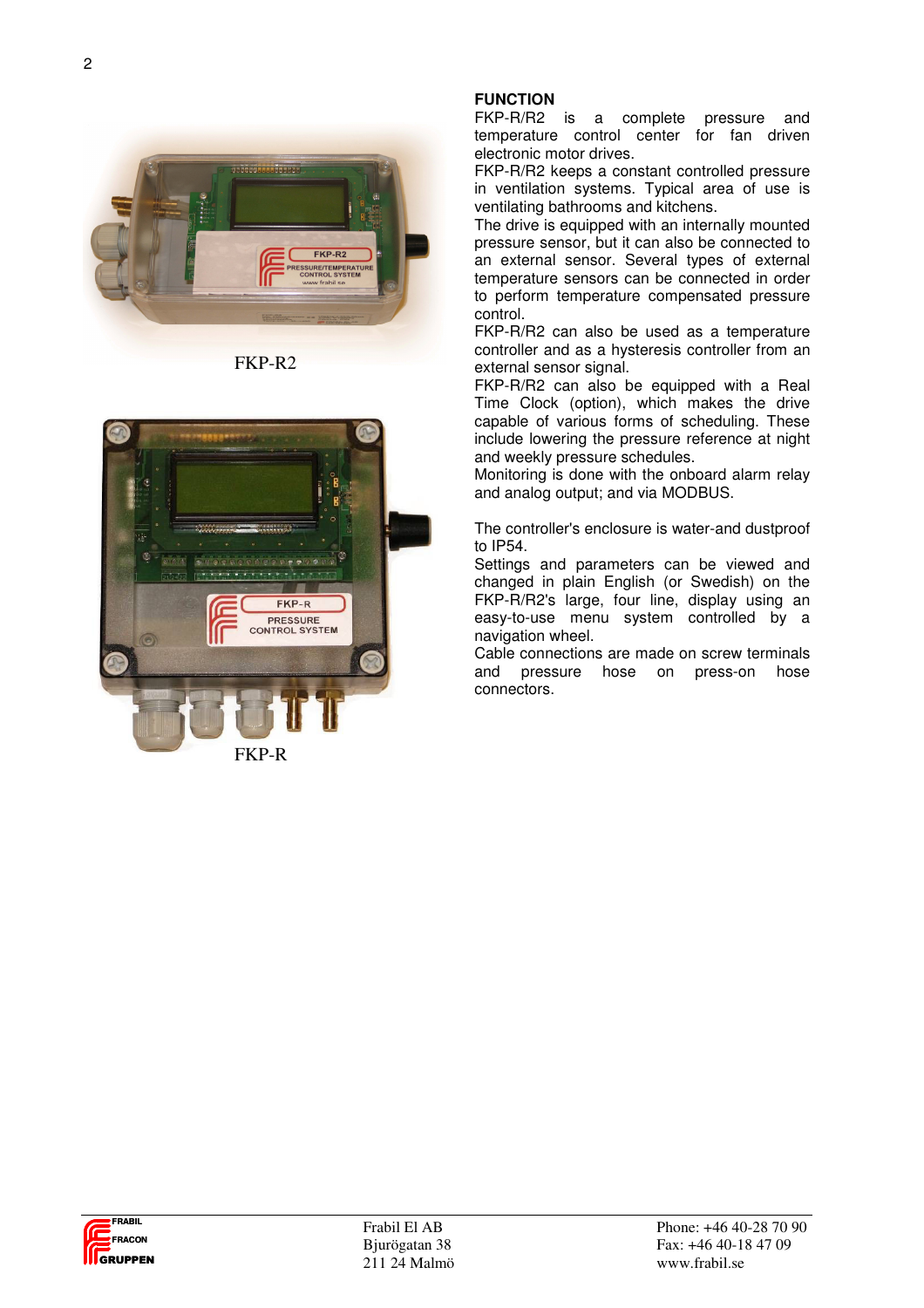#### **USAGE INSTRUCTIONS**

When the drive is powered, its status is shown on the display. If the start signal is not connected, "Drive Stopped" is shown. Upon connection of the start signal to terminal 4 or 6. the drive will start, and the status screen will be shown.

Press the wheel to activate the display backlight, and turn it to enter the menu system.

There is one top-level menu and several submenus. The basic menu system has two submenus: "Press/Temp. settings" and "System settings". Navigate between the menus by turning the wheel, and choose a menu by pressing it. To exit a menu level, select "Back".

In the sub-menus, there are settings (parameters) that can be changed. To change a parameter, press the wheel when it is selected. This will show the text "Choose" or "Change" together with the value to be changed. Turn the wheel to change the value, and press it to confirm the change and return to the sub-menu. Some menu items are only informational and cannot be changed. Press the wheel to exit these menus.

If a fault occurs, an error screen will be shown, explaining the nature of the fault. Press the wheel to reset it. For further details on error handling, see the chapter **Faults and Alarms**.

Appendix A and B contain a quick reference to all the settings in the FKP-R/R2 and its options.

#### **CONNECTION**

FKP-R/R2 is powered by 230VAC but can also be powered by 24VDC.

The card is galvanically isolated from the incoming phase. All signal and control cables are connected to screw clamps on this board.



Figure 1. Connection for pressure control with fixed out signal activated by smoke detector. Outside temperature sensor connected on terminal 9, 10.

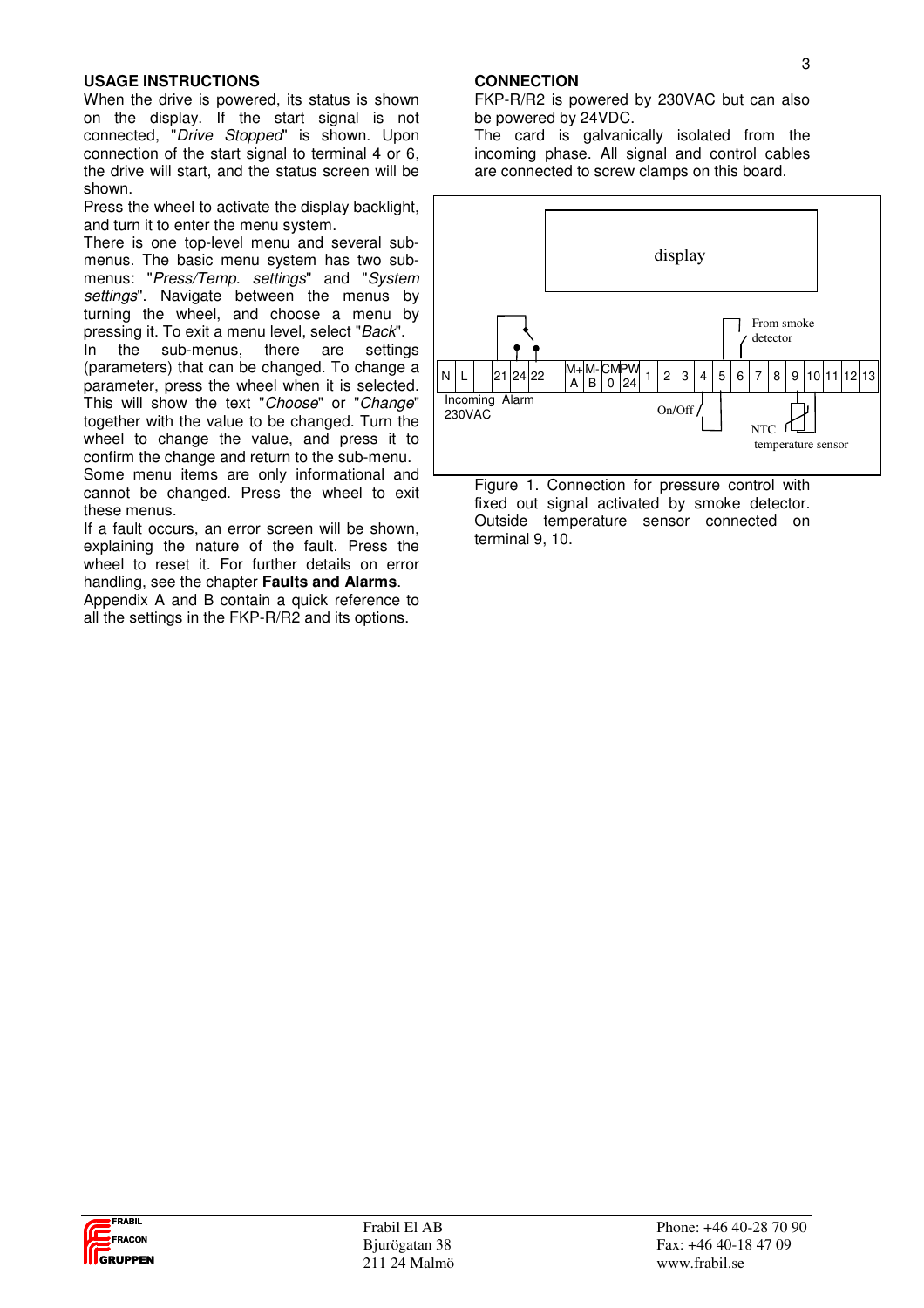Table 1 shows terminal number and function.

| <b>Terminal Nr</b>      | <b>Function</b>                        |  |
|-------------------------|----------------------------------------|--|
| N                       | Supply phase och common                |  |
| L                       | 230VAC                                 |  |
| 21                      | Alarm Common                           |  |
| 24                      | Alarm (OK)                             |  |
| 22                      | Alarm (Fault)                          |  |
| $A/M+$                  | MODBUS+ (A eller D0)                   |  |
| B/M-                    | MODBUS- (B eller D1)                   |  |
| 0/CM                    | <b>MODBUS Common</b>                   |  |
| <b>PW24</b>             | Power supply for external units        |  |
| 1                       | 10V Reference                          |  |
| 2                       | 0-10V IN 1 (external active            |  |
|                         | temperature sensor)                    |  |
| 3<br>Signal common      |                                        |  |
| $\overline{\mathbf{4}}$ | 24V Digital In 1 (start)               |  |
| 5                       | 24V Output                             |  |
| 6                       | 24V Digital In 2 (start/fixed outsig.) |  |
| 7                       | 0-10V IN 2 (external pressure          |  |
|                         | sensor / hysteresis signal)            |  |
| 8                       | Signal common                          |  |
| 9                       | Extern passiv NTC/PT1000               |  |
| 10                      | tvåtrådars temperatursensor            |  |
| 11                      | 0-10V, 4-20mA or 0-20mA OUT            |  |
| 12                      | Signal common                          |  |
| 13                      | 24V Digital In 3 (extra)               |  |

Table 1. FKP-R/R2 signal connection.

Terminals 21 to 24 are connected to the alarm relay. They are fully isolated from all other voltages within the drive, and are capable of switching 8A at 250VAC. Terminal 24 is closed when the drive is free of faults.

Terminals M+, M- and 0 are the MODBUS terminals. M- corresponds to MODBUS D1 or B, while M+ is D0 or A. 0 is the MODBUS common ground potential.

A 10V reference voltage is available on terminal 1. Terminal 2 is the 0-10V to connect an external active temperature sensor when the drive is in Temperature control mode or Temperature compensating mode.

Signal common is available on terminals 3,8, 12 and 0/CM.

Terminals 4 and 6 are 24V digital inputs. Connecting 24V to terminal 4 or 6 makes the controller start, these signals are OR:ed connected, connecting 24V to both signals will stop the controller. Terminal 6 can also be used as fixed out signal or fixed pressure. This depends on the setting of "System settings/Use fixed ref." parameter 62. In this case the OR functions is disabled.

A 24V output is available on terminal 5.

Terminal 7 is a 0-10V analog input which can be used to connect an external pressure sensor or some other active sensor. This sensor should have a 0-10V output; if it has 4-20mA output then a (499ohm) resistor must be connected between signal and common. Choose this with parameter 75.

Terminal 9 and 10 is used to connect an external passive NTC thermistor or a PT1000 sensor.

Terminal 11 is a 4-20mA or 0-20mA output, which may be loaded with 0-560 ohms. Connect a (499ohm) resistor and set "current out range" to "0-20mA", to get 0-10V output.

The function of the output current range is chosen with parameter 63, found under "System settings".

#### **CONNECTION OF PRESSURE HOSE**

with  $(+)$ .

If FKP-R/R2 is used as a pressure controller then hoses to measure pressure must be connected to the ventilation channel.

The internal pressure sensor has two 5mm hose connections for positive and negative pressure. Positive pressure (upper connection) is marked

If the fan is an exhaust fan then the measuring hose is connected to the negative connection and the opposite side of the hose is connected inside the ventilation channel.

For best measuring result the hose should be connected so that the hose opening is in the center of the channel and perpendicular to the flow. The controller controls the pressure where the hose is connected. For best result do not connect the hose in direct proximity of the fan, but some distance in to the channel.

The channel pressure is normally controlled relative to the atmospheric pressure. If FKP-R/R2 is mounted inside a fan or compartment where the surrounding pressure can be other than the atmospheric pressure, a second hose should be connected to the positive connection and the other side to a place with atmospheric pressure.

If the hose is subject to weather and wind then it should be mounted in such manner that water and dirt can not enter. Figure 2 displays a suggestion of connecting the hose so that water and dirt do not enter.



Figure 2. Mounting of pressure hose for measuring of atmospheric pressure.

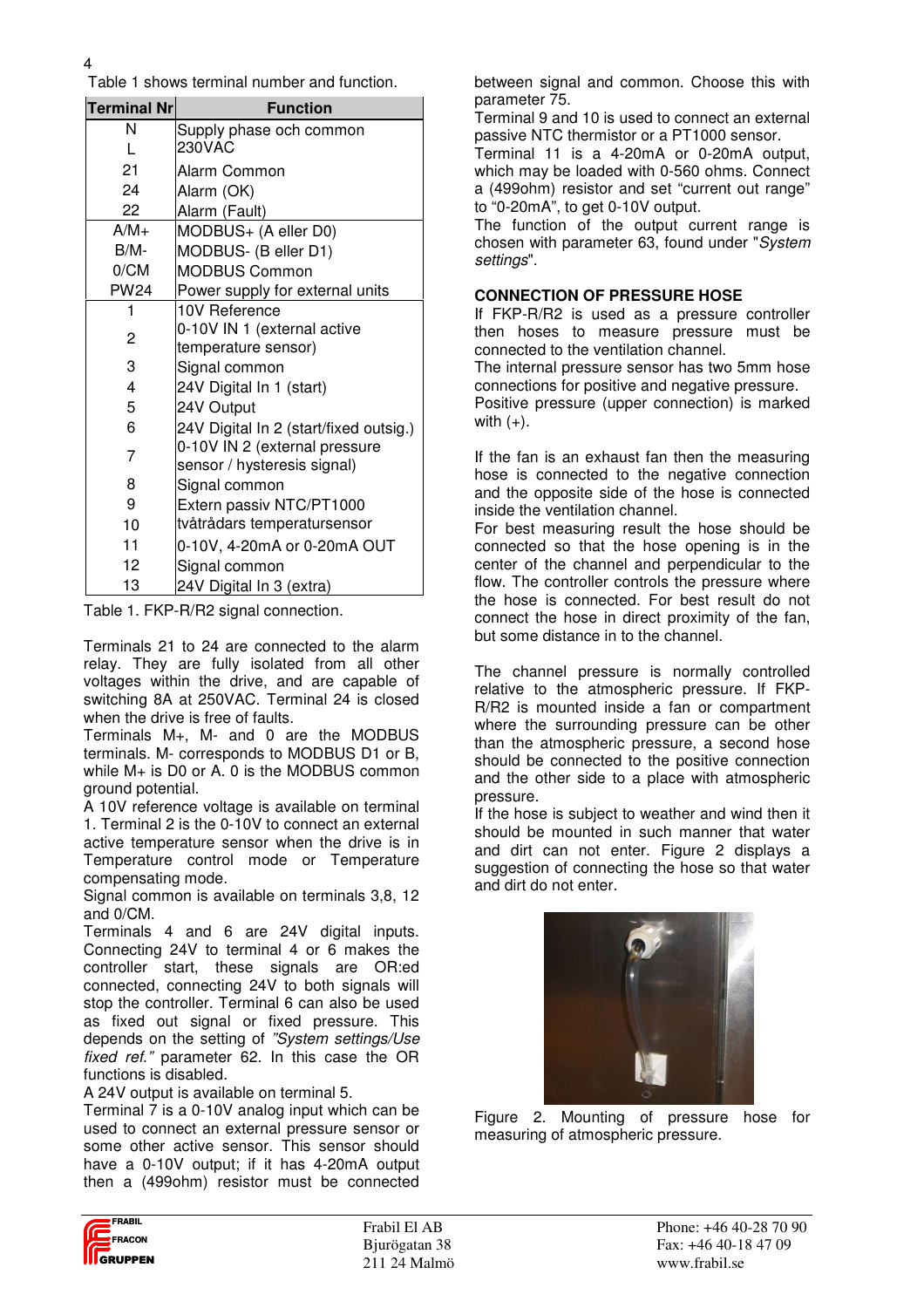The hose end should also be placed in such way it is not affected by wind as this changes the pressure.

NOTE. If water or dirt enters the internal pressure sensor it can damage the sensor.

#### **CONNECTION OF TEMPERATURE SENSOR**

There are multiple choices in temperature sensor to the FKP-R/R2. NTC 100Kohm (4FKP-T1), NTC 10Kohm (4FKP-T2) or PT1000 can be used but also an active sensor can be connected.

This active sensor can have either current or voltage output.

If no sensor is connected then "NO SENSOR" is displayed in the display.

FKP-R/R2 has separate inputs for NTC and PT1000 sensors on terminal 9 and 10.



Figure 3. Temperature sensor 4FKP-T2.

If an active sensor is used it is connected to terminal 2. Settings 21 "Active temp min." sets the temperature at 0V from the sensor and settings 22 "Active temp max." sets the temperature at 10V.

Settings 20 sets the sensor in use.

| <b>PRESS/TEMP. SETTINGS:</b><br>(Temperature controller settings) |                             |                                                                     |  |
|-------------------------------------------------------------------|-----------------------------|---------------------------------------------------------------------|--|
| Nr:                                                               | Value:<br><b>Parameter:</b> |                                                                     |  |
| 20                                                                | Temp. sensor type           | <b>NTC 100k,</b><br>NTC 10k,<br>PT1000,<br>Active,<br><b>MODBUS</b> |  |
| 21                                                                | Active temp. min            | $-50 - 0^{\circ}$ C                                                 |  |
| 22                                                                | Active temp. max            | $0 - 100^{\circ}$ C                                                 |  |

The temperature sensor should be mounted in such way that it does not get heated by hot air from the ventilation shaft. The sensor should therefore not be placed in the fan exhaust or on the fan itself as it could be warm from the air. Direct sun light can also give false measurements and should therefore be avoided.

#### **CONTROLLER SETTING**

The way the drive is controlled is selected with parameter 2. There are four ways the FKP-R/R2 can be controlled:

- Pressure control. The FKP-R/R2 will use an external or internal pressure sensor to control pressure with its output signal.
- Temperature compensated pressure control. This has the same function as pressure control, with the exception that a temperature sensor is used to compensate the reference pressure.
- Temperature control. Controls the output signal using a temperature signal. No pressure sensor is used in this mode.
- MODBUS 0-10V controls the controller as if it had an analog signal to control the output signal directly. This option is only available if the drive has the added MODBUS option.

| <b>CONTROLLER SETTING:</b>         |                |                |  |
|------------------------------------|----------------|----------------|--|
| Nr:<br>Value:<br><b>Parameter:</b> |                |                |  |
| 2                                  | Control method | Pressurecont., |  |
|                                    |                | Pressurecont./ |  |
|                                    |                | Tempcomp.,     |  |
|                                    |                | Temp control,  |  |
|                                    |                | MODBUS 0-10V   |  |

#### **PRESSURE CONTROL**

The FKP-R/R2 is equipped with a built in pressure controller, and a pressure sensor with a range of -1000 - 1000Pa. To use this controller, select "Pressurecont." in parameter 2 "Control method" under "Drive settings".

It is also possible to use an external pressure sensor with the FKP-R/R2. See connection table.

Setting up the FKP-R/R2 pressure controller is simple and fast. The pressure controller is of PItype. Its gain is set with parameter 15, and its integration time with parameter 16. If an integration function is not desired, set the time to 0. Normally there is no need to change these settings.

The reference pressure of the controller is set with parameter 10. In this menu the actual compensated pressure reference value after it has been temperature compensated is also displayed. I.e. if it is warm outside the compensated pressure ref will be the same as pressure ref, but if it is cold outside then the compensated pressure ref will be lower the set pressure reference. This value is displayed to help setting correct reference value.

 The output of the controller is limited by the maximum and minimum out signal limits (parameters 40 and 41). Note that parameter 40 and 41 are located in the "System settings" menu.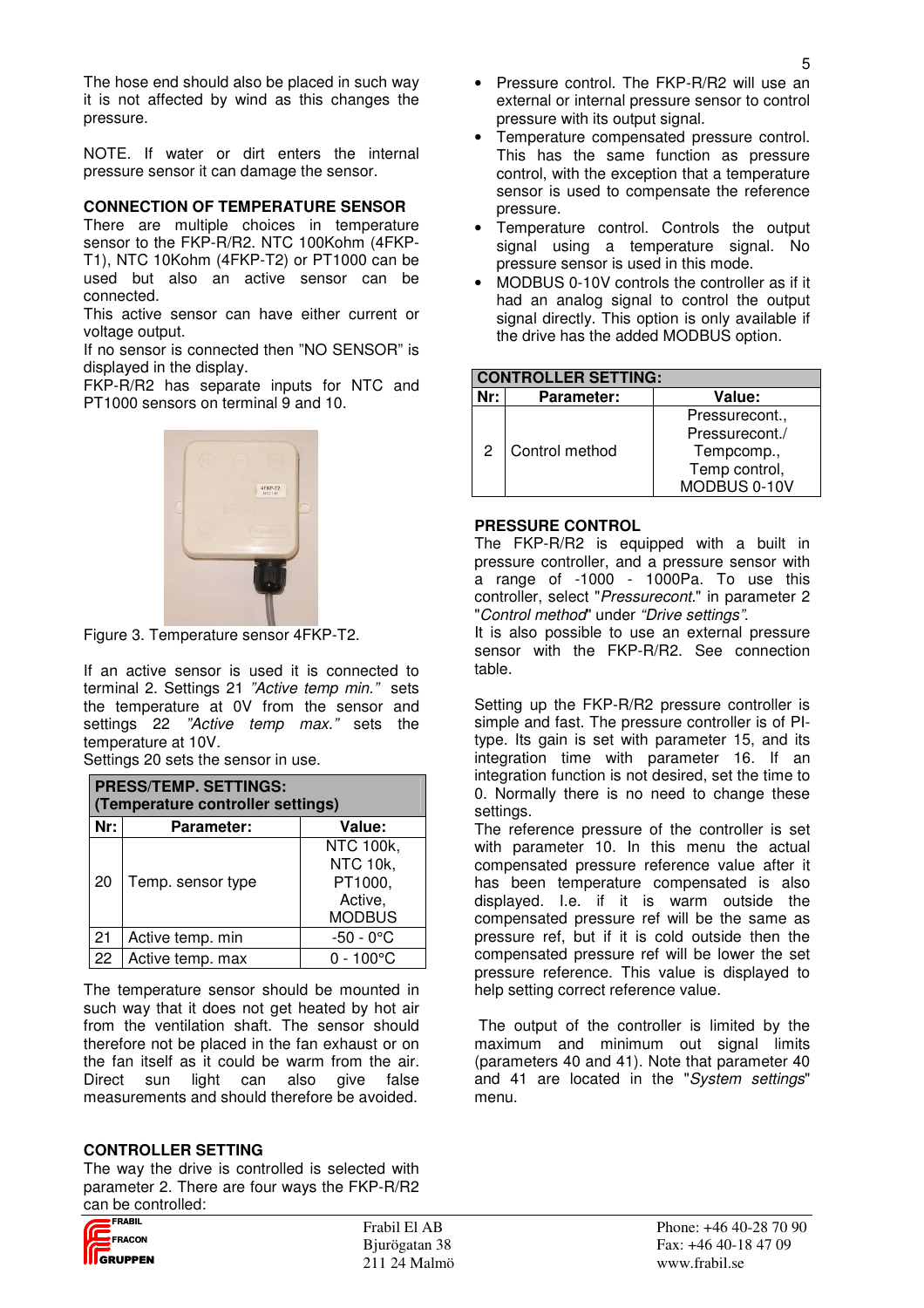| <b>PRESS/TEMP. SETTINGS:</b><br>(Pressure controller settings) |                                       |                                         |  |  |
|----------------------------------------------------------------|---------------------------------------|-----------------------------------------|--|--|
| Nr:                                                            | <b>Parameter:</b>                     | Value:                                  |  |  |
| 10                                                             | Pressure ref (external)<br>(internal) | 0 - 1500Pa<br>0 - 1000Pa                |  |  |
| 54                                                             | Fixed pressure                        | 0 - 1000Pa                              |  |  |
| 11                                                             | Press. input                          | internal,<br>external.<br><b>MODBUS</b> |  |  |
| 12 <sub>2</sub>                                                | Ext. min press.                       | -1500 - 0Pa                             |  |  |
| 13                                                             | Ext. max press.                       | 0 - 1500Pa                              |  |  |
| 14                                                             | Zero pressure                         | Yes, No                                 |  |  |
| 15                                                             | Controller gain Kp                    | 0 - 999                                 |  |  |
| 16                                                             | Integ. time Ti                        | - 999                                   |  |  |

Parameter 10 is used to select the type of pressure sensor in use, internal or external.

The pressure sensor (internal or external) can be calibrated by setting the zero pressure point. This is done by selecting "Yes" on parameter 14 when there is no difference in pressure applied to the pressure inputs. The FKP-R/R2 will use the measured pressure as the new zero pressure point. The internal sensor is calibrated from the factory and usually does not require further calibration.

If an external sensor is to be used, the pressure corresponding to 0V should be set in parameter 12, and the pressure corresponding to 10V in parameter 13. This should always be followed by a zeroing of the pressure as described above.

A forced fixed pressure can be set by an external input signal, see "System settings".

#### **OUTSIDE TEMPERATURE COMPENSATION**

The FKP-R/R2 is equipped to compensate for pressure changes in ventilation systems caused by the changing outside temperature. When the outside temperature drops, a chimney effect often occurs in ventilation channels, causing increased airflow. To compensate for this, the pressure reference is lowered as seen in figure 4.

At -15°C the chimney effect is around 1,7Pa/m build height up to the ventilation exhaust. At 0°C it is around 1Pa/m. Depending on the height of the building, the pressure reduction can be calculated.

E.g. a building of 10m height can have a reduction pressure of 10x1,7=17Pa at -15°C.

To activate temperature compensation, select "Tempcomp. Pressure cont." in parameter 2 ("Control method").



Figure 4. Outside temperature compensation.

The pressure reduction is applied to the reference pressure (parameter 10), and changes linearly with temperature. The maximum reduction is set with parameter 17 and can be set from 0Pa to current pressure reference. Pressure reduction starts when the temperature drops below the value set in parameter 18, and continues until the temperature reaches the value set in parameter 19. Below that temperature, the pressure reference is held constant at maximum reduction.

Outside temperature compensation requires an external temperature sensor. Connection and mounting instructions see section Connection of temperature sensor.

| <b>PRESS/TEMP. SETTINGS:</b><br>(Outside temperature compensation /<br>Temperature control) |                                         |  |  |  |
|---------------------------------------------------------------------------------------------|-----------------------------------------|--|--|--|
| Nr:                                                                                         | Value:<br><b>Parameter:</b>             |  |  |  |
| 17                                                                                          | $0$ – press.ref. Pa<br>Press. reduction |  |  |  |
| 18                                                                                          | $-50 - 50^{\circ}$ C<br>Temperature max |  |  |  |
| 19                                                                                          | $-50 - 50^{\circ}$ C<br>Temperature min |  |  |  |

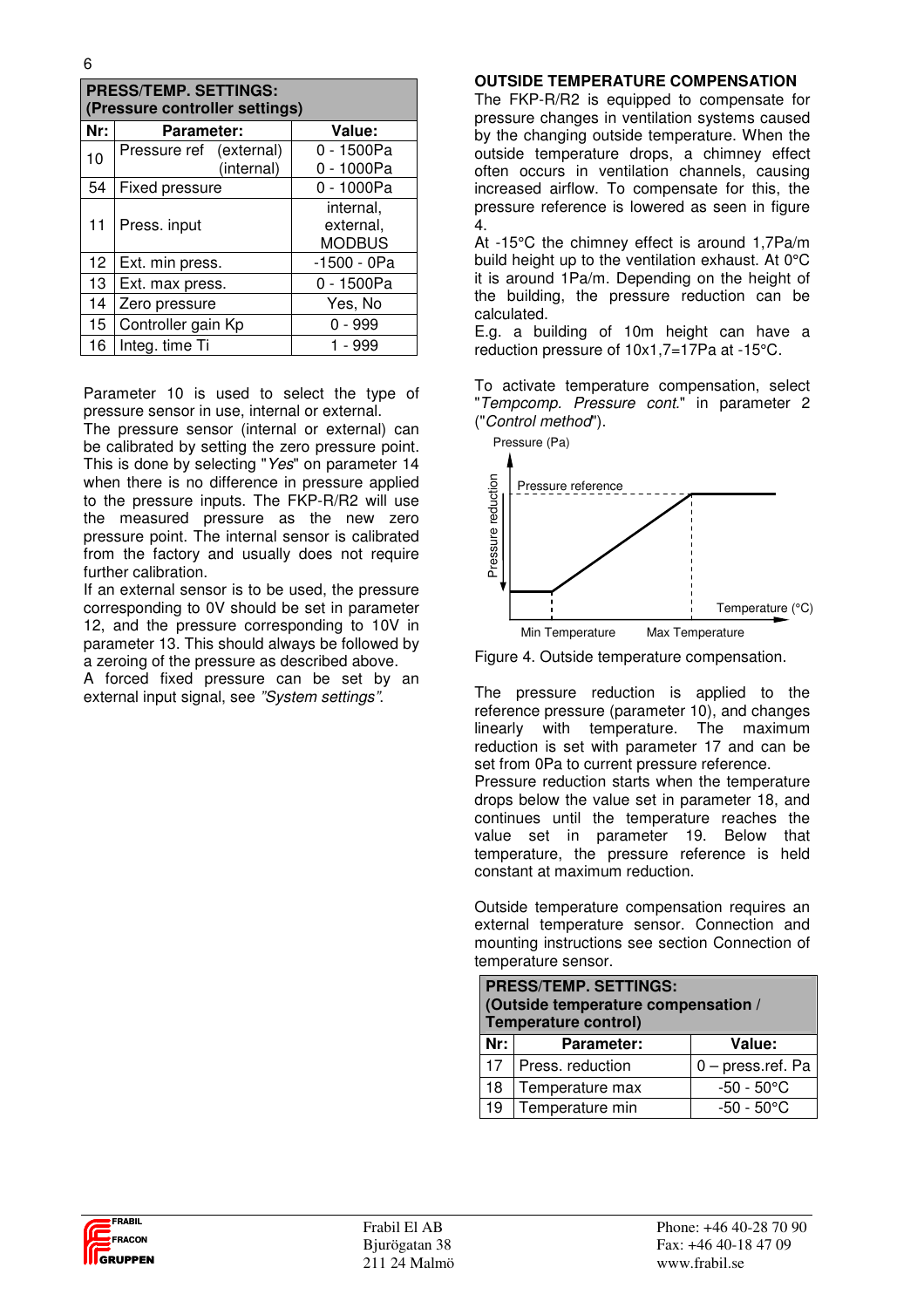#### **PRESSURE CONTROLLER ALARMS**

The FKP-R/R2 will always indicate a pressure alarm via the alarm relay. If parameter 23, "Stop on alarm", is selected (set to 'yes'), the drive will also stop on these alarms. Otherwise the drive will continue to run the motor during these alarms. Alarm limits for under- and over pressure are set with parameters 24 and 25 respectively.

| <b>PRESS/TEMP. SETTINGS:</b><br>(Pressure controller alarms) |                   |                |  |  |
|--------------------------------------------------------------|-------------------|----------------|--|--|
| Nr:                                                          | <b>Parameter:</b> | Value:         |  |  |
| 23                                                           | Stop on alarm     | Yes/No         |  |  |
| 24                                                           | Alarm upper lim.  | -1500 - 1500Pa |  |  |
| 25                                                           | Alarm lower lim.  | -1500 - 1500Pa |  |  |
| 26                                                           | Alarm delay       | $0 - 1000$ sec |  |  |

To prevent the pressure alarms from tripping during short pressure pulses (caused by wind etc), the alarms are delayed. In order to cause an alarm, the pressure must be outside the limits for longer than the time set in parameter 26.

#### **TEMPERATURE CONTROL**

It is also possible to control the FKP-R/R2 by temperature only. This mode is chosen by selecting "Temp. contr" in parameter 2.

Temperature control works by changing the out signal proportional to temperature, just like how temperature compensation changes the pressure reference. This is shown in figure 5.

Parameter 34 sets the temperature at which maximum out signal is used and parameter 33 sets the temperature for the minimum. The maximum and minimum out signal are set in the usual manner with parameters 40 and 41 in the "System settings" menu.

The temperature signal can be from an external active temperature sensor or from passive NTC/PT1000 sensor connected to terminal 9,10. Inverting the function is done by setting "Min temperature" higher than "Max temperature".

Connection and mounting instructions see section Connection of temperature sensor.



7

Figure 5. Temperature control.

#### **SYSTEM SETTINGS**

The language used in the menu system can be changed with parameter 1, "Language". Two choices are available in the current version, English and Swedish.

Max and Min out, parameter 40 and 41, limits the controller out signal so that the signal never go beyond these limits.

A fixed reference can be chosen with parameter 62 which will be activated by terminal 6. NOTE, this will configure terminal 6 to trigger fixed reference and will not be trigger for start signal.

To use fixed reference signal, choose "Use fixed ref." or "Hysteresis cont.".

The fixed signal can either be a fixed out signal or fixed pressure ref. The fixed pressure is set by parameter 54 under "Press/Temp. settings".

FKP-R/R2 has built in hysteresis control of an analog input signal. Use parameter 71 to activate this function. The choices are the same as for parameter 62. Both functions can be used simultaneously and do always have priority over pressure and temperature control and also the timer function.

Fixed out signal always has priority over fixed pressure.

E.g. if the FKP-R/R2 is in pressure control mode when terminal 6 is activated, then pressure control will be disabled and the controller will set a fixed out signal. If terminal 6 is deactivated then the controller will return to pressure control mode.

At fixed or forced out signal an (F) is displayed in the display.

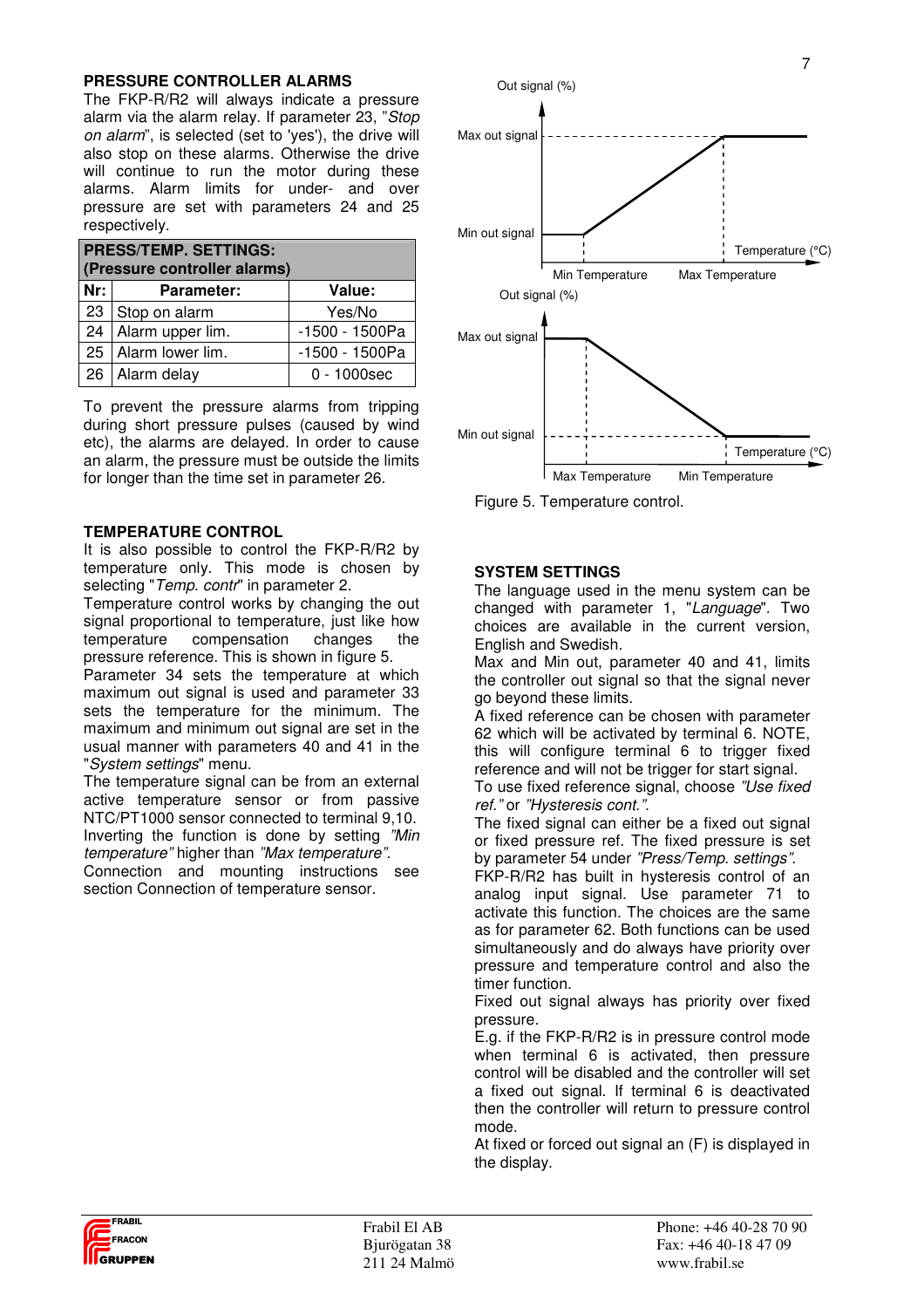8

Start and stop levels for the hysteresis control are set by parameter 72 and 73. A stop delay can be accomplished by setting parameter 74. Inverting the function is done by setting stop level higher then the start level.

Terminal 7 is the analog in signal for the hysteresis control and parameter 75 set the input range. If the in signal is a 4-20mA signal then a 499ohm resistor must be connected between terminal 7 and common.

| <b>SYSTEM SETTINGS:</b> |                              |                                                                |  |  |
|-------------------------|------------------------------|----------------------------------------------------------------|--|--|
| Nr:                     | Parameter:                   | Value:                                                         |  |  |
| 61                      | Language                     | Swedish,<br>English                                            |  |  |
| 40                      | Max out                      | $\overline{0}$ – 100%                                          |  |  |
| 41                      | Min out                      | $0 - 100%$                                                     |  |  |
| 44                      | Fixed outsignal              | $0 - 100%$                                                     |  |  |
| 62                      | Use fixed freq.              | Never,<br>Freq. on<br>terminal 6,<br>Pressure on<br>terminal 6 |  |  |
| 71                      | Hysteresis control           | off,<br>start fixed freq.,<br>start fixed<br>pressure          |  |  |
| 72                      | Hysteresis start             | $1 - 100%$                                                     |  |  |
| 73                      | Hysteresis stop              | $0 - 99%$                                                      |  |  |
| 74                      | Hysteresis stop-delay        | $0 - 15$ min                                                   |  |  |
| 75                      | Insignal on term 7           | $0-10V$ ,<br>4-20mA<br>(499Ohm)                                |  |  |
| 63                      | Current out                  | 4-20mA,<br>$0-20mA$                                            |  |  |
| 65                      | System log                   | Days and Hours                                                 |  |  |
| 66                      | System error log             | See error<br>screen                                            |  |  |
| 67                      | Drive information            | Model, firmware                                                |  |  |
| 68                      | Reset logs                   | Yes, No                                                        |  |  |
| 69                      | Restore default settings     | Yes, No                                                        |  |  |
| 70                      | System data<br>System states |                                                                |  |  |

The entire controller can be restored to default settings by changing parameter 69. Language and MODBUS parameters will also be reset. "Reset logs" clear all error logs.

"System states" shows a good overview of many of the systems internal variables. Here can all input and outputs of the controller be viewed. This list is primarily used for troubleshooting.

"System log" displays the runtime of the controller and can not be reset.

The FKP-R/R2 model and firmware version can be found in "Drive information".

# **MODBUS/RTU**

With the RS485 MODBUS option, the FKP-R/R2 can communicate with a MODBUS master using MODBUS/RTU. Essentially all the settings that can be changed via the menu system can also be changed via MODBUS and more important data can be read out. See the MODBUS Data Dictionary for more information (page 15).

| <b>MODBUS SETTINGS:</b> |                      |                            |  |  |
|-------------------------|----------------------|----------------------------|--|--|
| Nr:                     | <b>Parameter:</b>    | Value:                     |  |  |
|                         | 100   MODBUS address | 1 - 247                    |  |  |
|                         | 101 MODBUS parity    | None, Even,<br><b>Ddd</b>  |  |  |
|                         | 102 MODBUS baudrate  | 2400, 4800,<br>9600, 19200 |  |  |

MODBUS parameters are available under "System settings/MODBUS settings", and consist of address, parity and baudrate (bitrate).

## **FAULTS AND ALARMS**

If a fault occurs, it is always shown on an error screen.

The controller will stop and restart automatically 60 seconds after any fault ceases. The countdown to restart is shown on the screen. If the fault persists, the controller will go into alarm mode after 60 seconds. This will be indicated by the text "Drive alarm!", and by the alarm relay changing to the fault state. Once the controller is in alarm mode, it can only be brought out of it by pressing the encoder wheel, or by interrupting the power supply.

- "EEPROM error" is displayed if the parameter memory is corrupt. The memory is reset to default controller settings. Please contact service.
- In pressure controlled mode, the controller will also be subject to "Over pressure" and "Under pressure" faults. These occur when the pressure is too high or too low compared to the settings (24 and 25) of the pressure controller. These faults can be set to not stop the controller even if the alarm relay is triggered. This is controlled by the "Stop on alarm".

To aid in troubleshooting, the FKP-R/R2 will record all faults for later viewing. This recording will not be reset by loss of power to the drive. The faults are shown in the "System" settings/System error log" parameter. The first items shown are the total count of errors of each type that have occurred. Below the separating line, the last 8 faults are shown. The most recent fault is shown at the top. Each fault has a number to shown how many faults have occurred in total. (For example, the third fault to have occurred is numbered 3.) It is possible to reset the error history of the controller using the "System settings/Reset logs"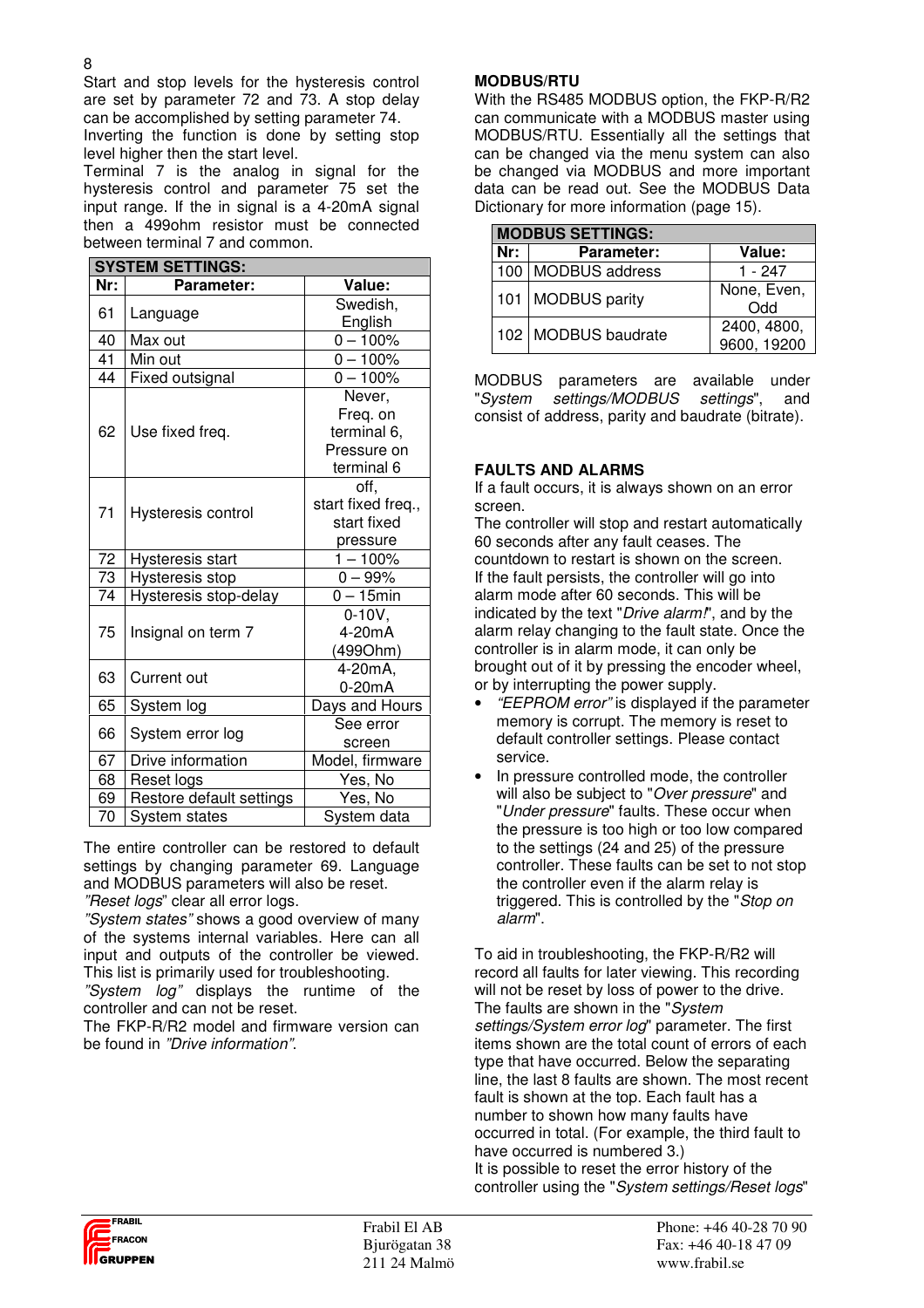parameter. This will have no other effect on the controller.

#### **CONTROLLER STOPPED**

If a start signal is not connected to either terminal 4 (forward) or 6 (reverse), the display will show the "controller stopped screen". The menus can as always be accessed by turning the encoder wheel.

The information screen will appear as soon as a start signal is connected.

#### **INFORMATION SCREEN**

The FKP-R/R2 shows many types of information while running, to aid in diagnostics and troubleshooting.

When the controller is active (a start signal is connected, and no faults have occurred), the display will show relevant status information. Output signal will always be shown. If pressure control is selected, the screen will also show the current pressure. If temperature compensation or temperature control is selected, the current outside temperature will also be shown. If the controller has the timer option, this will be display at the bottom of the display.



Figure 6. FKP-R/R2 Information screen in pressure controlled mode with temperature compensation. The built-in timer, program P1, is active and is forcing (F) the pressure reference to 100%.

#### **MOUNTING**

The FKP-R/R2 is water and dust protected up to IP54 classification. It is quickly and easily mounted thanks to holes in the corners. Lift the

lid to access mounting holes.

To maintain water protection, the seal on the lid must be undamaged, and the screws tightened. NOTE! Do not over tighten the screw as this can cause damage to the threads.

The cable glands should always be proper fastened and all cable glands that are not used should be replaced with blind plugs to ensure IP54.

The reverse side of the lid contains a quick connection reference.

The pressure connections are sized for 5mm PVC hose.



Figure 7. FKP-R2 dimensions. The state of the FKP-R dimensions.



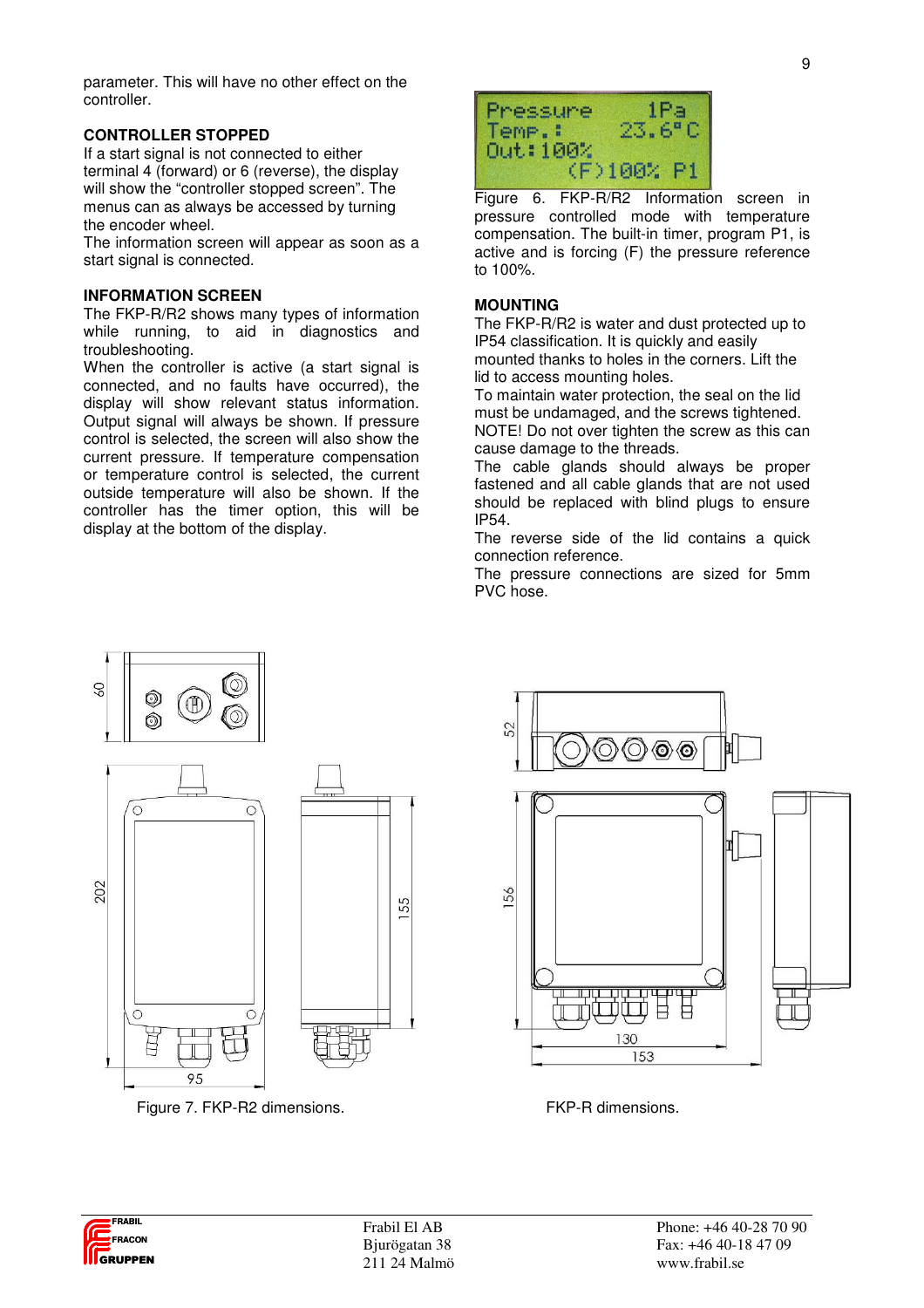## **OPTIONS**

The FKP-R/R2 can be equipped with a timer option in order to provide a complete ventilation control solution. The built-in timer allows control of the controller pressure and out signal based on time-of-day and weekday.

#### **BUILT-IN TIMER SETTINGS**

The optional built-in Real Time Clock (RTC) allows for lowering, rising or forcing the reference value of the controller (be it pressure, temperature or MODBUS reference) based on almost arbitrary schedules.

The RTC has a backup battery to allow it to keep track of the time even when the FKP-R/R2 has no external power applied. The current time and day is set with parameter 86 and 87 respectively under "System settings".

| <b>SYSTEM CLOCK:</b> |                   |          |  |  |
|----------------------|-------------------|----------|--|--|
| Nr:                  | <b>Parameter:</b> | Value:   |  |  |
|                      | 86 System clock   | Monday - |  |  |
|                      |                   | Sunday   |  |  |
| 87                   | System clock      | hh:mm:ss |  |  |

The weekly schedule is set under "Timer settings" by first choosing one of seven available programs (parameter 80). This is followed by choosing the start and stop times, the day to run the program, and the reference value while running it. From the factory, all programs are deactivated by setting "Run Px on" (parameter 81) to "No days".

The starting time is set with parameter 82, and the stop time with parameter 83. If the stop time is set before or the same as the start time, the program will run from the start time on the chosen day, to the stop time on the next day. For example, if the chosen day is Monday, the starting time is 14:00, and the stopping time is 07:00, the program will run from 14:00 on Monday until 07:00 on Tuesday.

| <b>TIMER SETTINGS:</b> |                   |                 |  |  |
|------------------------|-------------------|-----------------|--|--|
| Nr:                    | <b>Parameter:</b> | Value:          |  |  |
| 80                     | Chosen program    | P1 - P7         |  |  |
|                        |                   | No days,        |  |  |
|                        |                   | Mon - Sun,      |  |  |
| 81                     | Run Px on         | Weekdays,       |  |  |
|                        |                   | Weekends,       |  |  |
|                        |                   | All days        |  |  |
| 82                     | Start time for Px | $00:00 - 23:59$ |  |  |
| 83                     | Stop time for Px  | $00:00 - 23:59$ |  |  |
| 84                     | Ref.value of Px   | $0 - 400\%$     |  |  |
| 85                     | Force ref. value  | Yes, No         |  |  |

The reference value (parameter 84) is expressed as a percentage of the active reference value of the drive from 0 to 400%. If 0% reference is set then the controller will stop the out signal when this program is active.



Frabil El AB Phone: +46 40-28 70 90 Bjurögatan 38 Fax: +46 40-18 47 09 211 24 Malmö www.frabil.se

If temperature control is used, then the reference value change the "Max out" between 0-400%. but max 10V as this is the controller maximum out signal.

The set out signal ramp will be moved up or down according to figure 8.



Figure 8. Change of out signal reference.

If "Force ref. value" parameter 85 is set to "yes" then the reference value will be constant and independent of the temperature.

I.e. the controller will force the out signal to be constant between 0-400% of "Max out".

Temperature compensated pressure works in the same way as temperature control regarding offset of the pressure curve and the forcing function.

If the controller have a pressure reference set to 100Pa and reference value set to 70% and "force ref. value" to "yes", then the controller will lower the actual pressure ref to 70Pa when the program is active even if it is cold outside.

With forcing off the pressure will drop even lower if the temperature is lower then "Max Temperature".

The out signal can not go outside the "Max out" and "Min out" limits.



Figure 9. Change in pressure reference.

In the mode where only pressure control is used, the pressure reference is changed between 0- 400% and the out signal is limited by "Max out" and "Min out".

Forcing the reference value has no effect in this mode.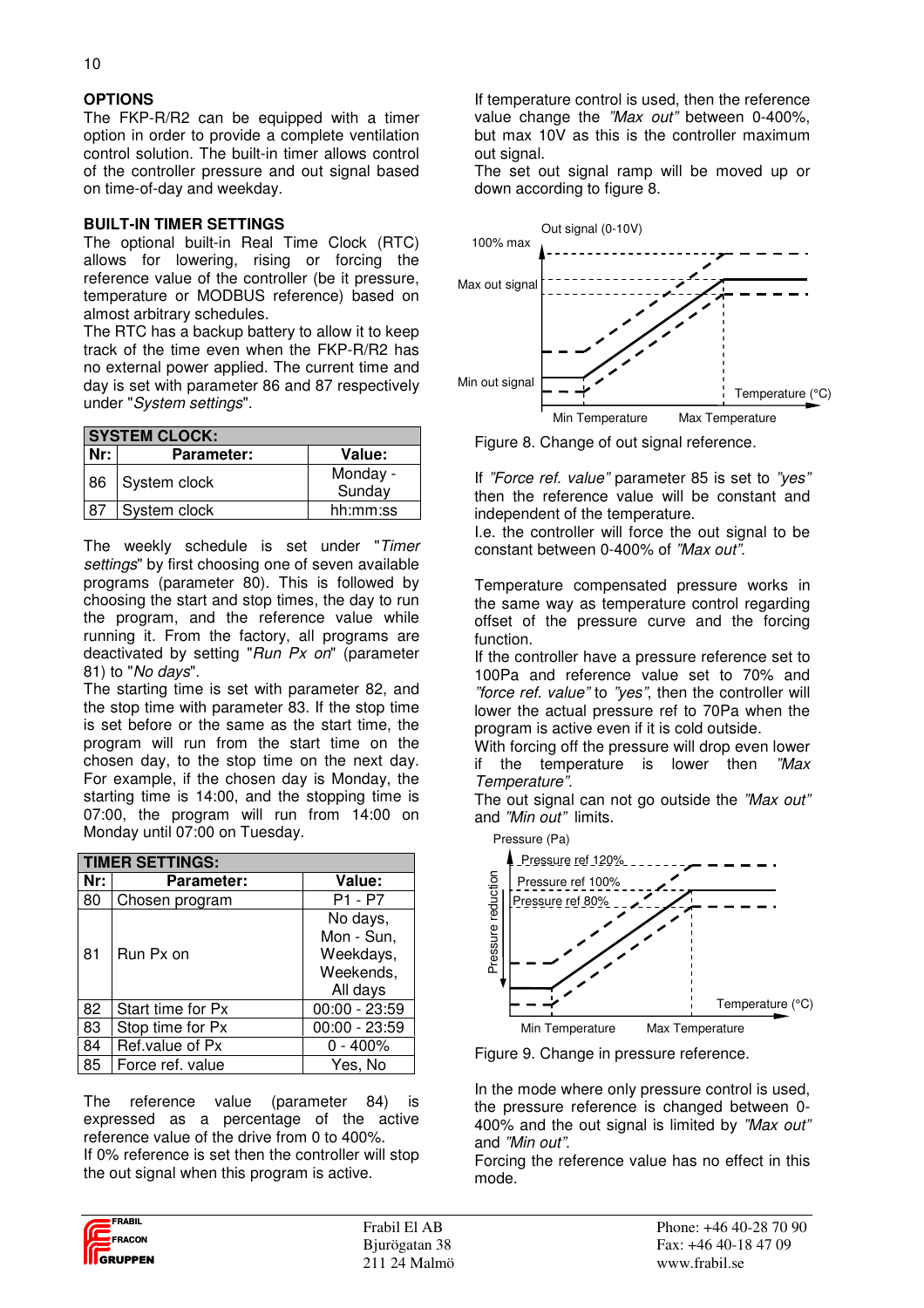If the controller mode MODBUS 0-10V reference is used then the out signal can vary between OV and 10V by setting the "Ref. value" to between 0-400% of the 0-10V reference signal. Forcing the reference value has no effect in this

mode.

If several programs are scheduled to run with overlapping times, the program with the highest number will take priority. For example, if P1 is set from 12:00 to 17:00 with reference 30%, and P2 is set from 15:00 to 16:00 with reference 10%, then the drive will run with 30% reference from 12:00 to 15:00, with 10% reference from 15:00 to 16:00, and with 30% reference from 16:00 to 17:00.

In case one or more programs are active but not performing any reference reduction (that is, not scheduled to run at this time), the information screen will show " $P^*$ " in the lower right corner. When a program is running and reducing the reference, the screen will show the program number and the reference reduction (as seen in Figure 6).

If reference forcing is active then a (F) will be display in the display.

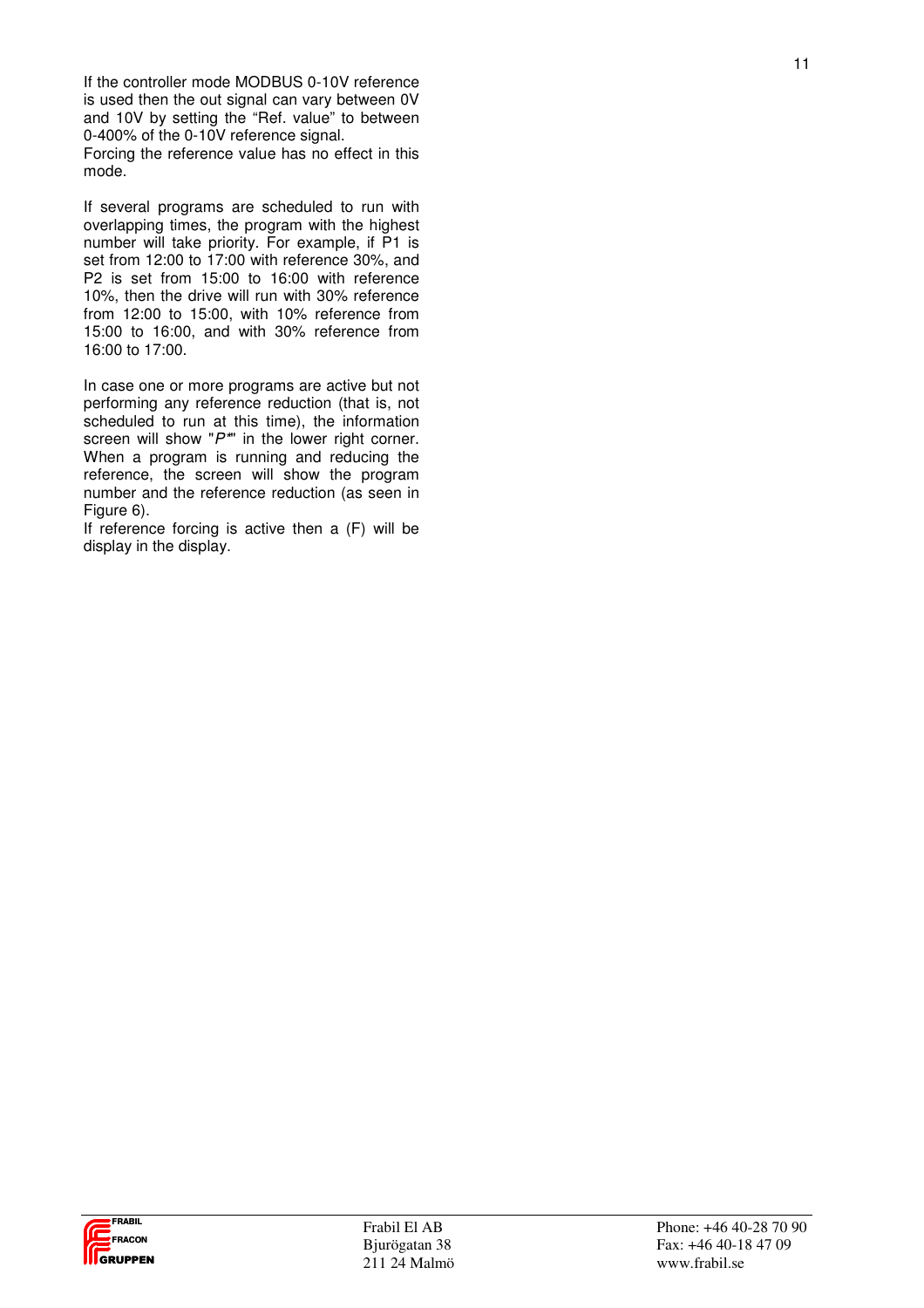12

|                | <b>CONTROLLER SETTING:</b>            |                                                                             |                 |                                                                                                                                                                                                                                                                                            |  |  |
|----------------|---------------------------------------|-----------------------------------------------------------------------------|-----------------|--------------------------------------------------------------------------------------------------------------------------------------------------------------------------------------------------------------------------------------------------------------------------------------------|--|--|
| Nr:            | Parameter:                            | Value:                                                                      | Default:        | Description:                                                                                                                                                                                                                                                                               |  |  |
| 2 <sub>1</sub> | Control method                        | Pressure cont.,<br>Press, cont./<br>Tempcomp.<br>Temp cont.<br>MODBUS 0-10V | Tempcomp.       | Choose the way the controller is controlled.<br>Choices are 0 - 10 V frequency reference;<br>Press. Cont./ Pressure control with or without temperature<br>compensation; Temperature control only.<br>MODBUS 0-10V is used when the controller<br>is controlled from a MODBUS ref. signal. |  |  |
|                |                                       | PRESSURE/TEMPERATURE SETTINGS:                                              |                 |                                                                                                                                                                                                                                                                                            |  |  |
| Nr:            | Parameter:                            | Value:                                                                      | Default:        | <b>Description:</b>                                                                                                                                                                                                                                                                        |  |  |
| 10             | Pressure ref (external)<br>(internal) | 0 - 1500Pa<br>0 - 1000Pa                                                    | 100Pa           | Pressure reference of the controller, also<br>shows actual value and pressure reference<br>value after temperature compensation.                                                                                                                                                           |  |  |
|                | 17 <b>Pressure reduction</b>          | 0 - pressure<br>ref.(Pa)                                                    | 15Pa            | Magnitude of the decrease of the pressure<br>reference at the lower temperature<br>compensation corner point.                                                                                                                                                                              |  |  |
|                | 54 Fixed pressure                     | 0 - 1000Pa                                                                  | 100Pa           | Sets fixed frequency ref if this setting is used<br>from parameter 62 or 71.                                                                                                                                                                                                               |  |  |
|                | 18 Temperature max                    | -50 - 50°C                                                                  | $15^{\circ}$ C  | Upper corner point for temp. comp.                                                                                                                                                                                                                                                         |  |  |
|                | 19 Temperature min                    | $-50 - 50^{\circ}$ C                                                        | $-15^{\circ}$ C | Lower corner point for temp. comp.                                                                                                                                                                                                                                                         |  |  |
|                | 23 Stop on alarm                      | Yes, No                                                                     | Yes             | "Yes" will stop the out signal of the controller<br>(and activate the alarm relay) on pressure<br>alarms, "No" will only activate the alarm<br>relay.                                                                                                                                      |  |  |
|                | 24 Alarm upper limit                  | -1500-1500Pa                                                                | 400Pa           | Alarm limit for overpressure.                                                                                                                                                                                                                                                              |  |  |
|                | 25 Alarm lower limit                  | -1500-1500Pa                                                                | 25Pa            | Alarm limit for underpressure.                                                                                                                                                                                                                                                             |  |  |
|                | 26 Alarm delay                        | 0 - 1000sec                                                                 | 600sec          | Time until a pressure alarm is generated.                                                                                                                                                                                                                                                  |  |  |
|                | 20 Temp. sensor type                  | NTC 100k,<br>NTC 10k,<br>PT1000, active,<br><b>MODBUS</b>                   | NTC 10k         | Type of temperature sensor (active sensors<br>are connected to terminal 2 or from<br>MODBUS).                                                                                                                                                                                              |  |  |
|                | 21 Active temp min.                   | $-50 - 0$ °C                                                                | $-40^{\circ}$ C | Temperature with 0V from active sensor.                                                                                                                                                                                                                                                    |  |  |
|                | 22 Active temp max.                   | $0 - 100^{\circ}$ C                                                         | $80^{\circ}$ C  | Temperature with 10V from active sensor.                                                                                                                                                                                                                                                   |  |  |
|                | 11 Pressure input                     | internal,<br>external,<br><b>MODBUS</b>                                     | internal        | Pressure sensor type, Choose MODBUS if<br>pressure ref is controlled from MODBUS.                                                                                                                                                                                                          |  |  |
|                | 12 External min pressure              | -1500 - 0Pa                                                                 | 0Pa             | Pressure with 0V from external sensor.                                                                                                                                                                                                                                                     |  |  |
|                | 13 External max pressure              | 0 - 1500Pa                                                                  | 999Pa           | Pressure with 10V from external sensor.                                                                                                                                                                                                                                                    |  |  |
|                | 14 Zero pressure                      | Yes, No                                                                     | $\Box$          | Calibrate actual pressure to zero now.                                                                                                                                                                                                                                                     |  |  |
|                | 15 Controller gain Kp                 | $0 - 999$                                                                   | 0               | Gain applied to the difference between the<br>actual and reference pressures.                                                                                                                                                                                                              |  |  |
|                | 16 Integ. time Ti                     | 1 - 999                                                                     | 400             | Controller integration time.                                                                                                                                                                                                                                                               |  |  |

**The colors mark which parameters are active dependant on the choice of Control method**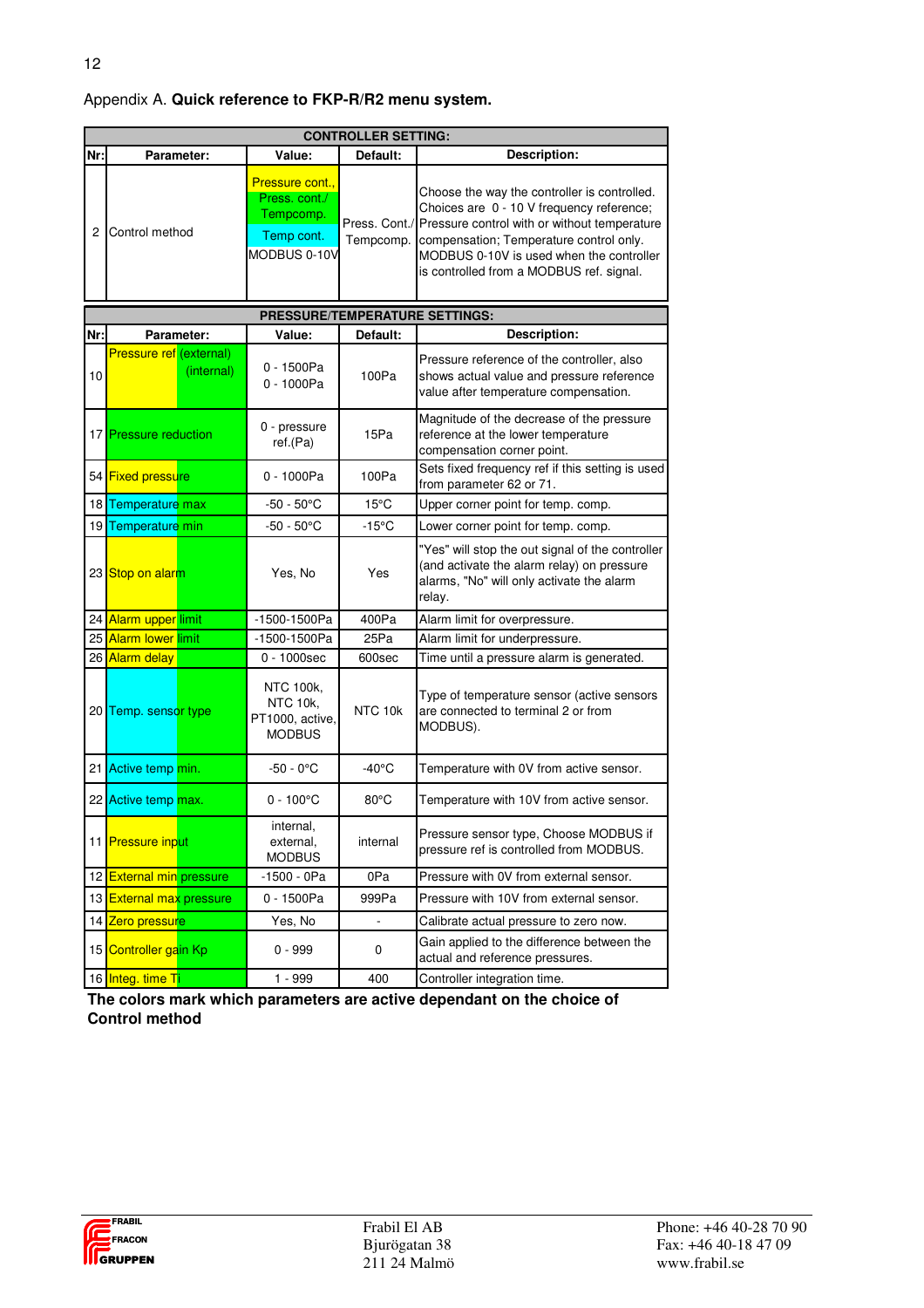# Appendix A. **Quick reference to FKP-R/R2 menu system.**

|     | <b>SYSTEM SETTINGS:</b>                         |                                                               |                   |                                                                                                                                                                                                                                 |  |  |
|-----|-------------------------------------------------|---------------------------------------------------------------|-------------------|---------------------------------------------------------------------------------------------------------------------------------------------------------------------------------------------------------------------------------|--|--|
| Nr: | Parameter:                                      | Value:                                                        | De fault:         | Description:                                                                                                                                                                                                                    |  |  |
| 61  | Language                                        | Swedish, English                                              | Swedish           | Menusystem language.                                                                                                                                                                                                            |  |  |
| 40  | Max out                                         | $50 - 100%$                                                   | 100%              | Upper limit for controller out signal.                                                                                                                                                                                          |  |  |
| 41  | Min out                                         | $0 - 50%$                                                     | 0%                | Lower limit for controller out signal.                                                                                                                                                                                          |  |  |
| 44  | Fixed outsignal                                 | $0 - 100%$                                                    | 50%               | Fixed out signal, used settings 62 is active<br>and terminal 6 has a signal.                                                                                                                                                    |  |  |
| 62  | Use fixed ref.                                  | never,<br>Out signal on terminal<br>6.<br>press.on terminal 6 | Never             | Fixed out signal, used when terminal 6 and 4<br>has a signal. Choose fixed out signal,<br>parameter 44 or fixed pressure, parameter<br>54.                                                                                      |  |  |
| 71  | Hysteresis control                              | Off,<br>start fixed out signal,<br>start fixed pressure       | Off               | Choose what to activate when the hysteresis<br>control has been activated by a signal on<br>terminal 7. Fixed frequency is set by<br>parameter 44 and fixed pressure by<br>parameter 54. Off deactivates hysteresis<br>control. |  |  |
| 72  | Hyst. start                                     | $1 - 100%$                                                    | 45%               | Choose hysteresis start level on analog<br>te m ina I 7.                                                                                                                                                                        |  |  |
|     | 73 Hyst. stop                                   | $0 - 99%$                                                     | 35%               | Choose hysteresis stop level on analog<br>te minal 7.                                                                                                                                                                           |  |  |
|     | 74 Hyst. Stop delay                             | $0-15$ min                                                    | 0 <sub>m</sub> in | Sets off delay. At hysteresis stop the acual<br>stop is delayed this time.                                                                                                                                                      |  |  |
| 75  | Insignal on term 7                              | $0 - 10V$ ,<br>4-20m A (499 Ohm)                              | $0 - 10V$         | Setsignal scaling on termial 7. If 4-20 mA is<br>used then an extemal resistor (499ohm) is to<br>be connected between the terminal and<br>Signal Common.                                                                        |  |  |
| 63  | Current out range                               | $4 - 20mA,$<br>$0 - 20mA$                                     | $0-20mA$          | Choose current out signal range.                                                                                                                                                                                                |  |  |
| 65  | System log                                      | Days and hours                                                | $\overline{a}$    | Shows the time the controller has been<br>running with start signal connected.                                                                                                                                                  |  |  |
|     | 66 System error log                             | See error screen                                              |                   | Shows the count of each type of fault, and<br>the 8 most recent faults.                                                                                                                                                         |  |  |
| 67  | Drive Information                               | Model,<br>firmware                                            | $\overline{a}$    | The type, manufacturer, firmware revision<br>date and options of the controller.                                                                                                                                                |  |  |
| 68  | Reset logs                                      | Yes, No                                                       | $\overline{a}$    | Resets the system error log.                                                                                                                                                                                                    |  |  |
| 69  | Restore default<br>settings                     | Yes, No                                                       |                   | Restores all parameters to default.                                                                                                                                                                                             |  |  |
|     | 70 System states                                | System data                                                   |                   | Shown many of the internal variables of the<br>system (for service use).                                                                                                                                                        |  |  |
|     | <b>MODBUS SETTINGS: (under System Settings)</b> |                                                               |                   |                                                                                                                                                                                                                                 |  |  |
| Nr: | Parameter:                                      | $V$ al ue:                                                    | De fault:         | Description:                                                                                                                                                                                                                    |  |  |
|     | 100 MODBUS address                              | $1 - 247$                                                     | $\mathbf{1}$      | Choose MODBUS-address of this controller.                                                                                                                                                                                       |  |  |
|     | 101 MODBUS parity                               | None, Even, Odd                                               | Even              | Choose MODBUS parity.                                                                                                                                                                                                           |  |  |
|     | 102 MODBUS baudrate                             | 2400, 4800, 9600,<br>19200                                    | 19200             | Choose MODBUS communication bitrate.                                                                                                                                                                                            |  |  |

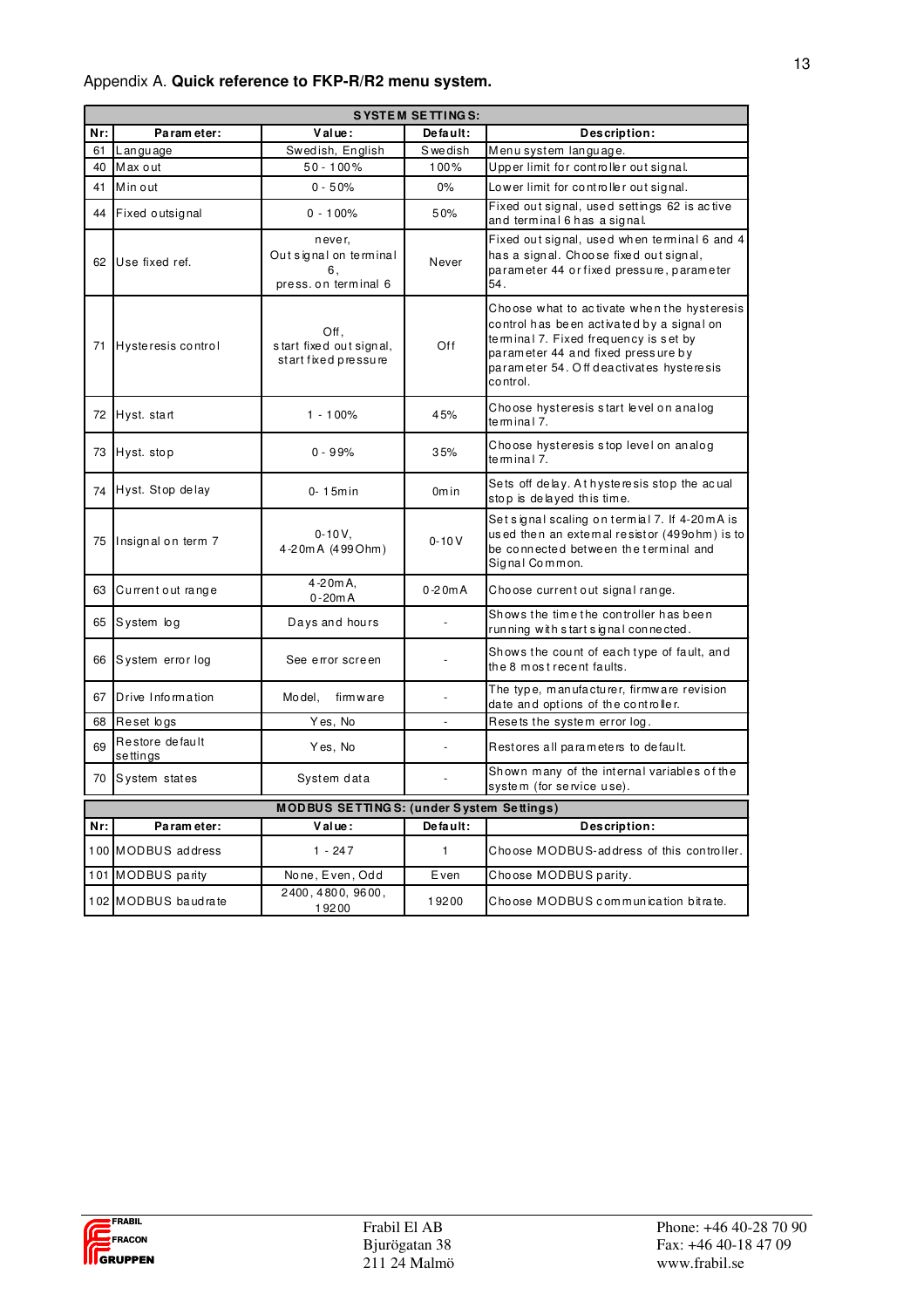| <b>STATUS SCREENS:</b> |                                                   |                                                                                                                              |  |  |  |  |
|------------------------|---------------------------------------------------|------------------------------------------------------------------------------------------------------------------------------|--|--|--|--|
| Parameter:             | Value:                                            | Description:                                                                                                                 |  |  |  |  |
| Information screen     | Pressure/temp/ref,<br>Out signal, timer           | Always shown in when the controller is running. Shows<br>"P*" or "xx% Px" if the controller has an active timer<br>function. |  |  |  |  |
| Code screen            | Menu code                                         | Gives access to the parameters of the controller, see the<br>inside of the lid.                                              |  |  |  |  |
| Error screen           | EEPROM error.<br>Over pressure,<br>Under pressure | Shows controller faults and alarms. Alarms are reset by<br>pressing the encoder wheel or power cycling.                      |  |  |  |  |
| Stopped screen         | Controller stopped<br>text                        | Shown when the controller is stopped due to missing start<br>signal.                                                         |  |  |  |  |

# Appendix B. **Quick reference to FKP-R/R2 options menus.**

|     | <b>TIMER SETTINGS:</b>                         |                                                                |                |                                                                                                                                  |  |  |  |  |  |  |
|-----|------------------------------------------------|----------------------------------------------------------------|----------------|----------------------------------------------------------------------------------------------------------------------------------|--|--|--|--|--|--|
| Nr: | Parameter:                                     | Value:                                                         | Default.:      | Description:                                                                                                                     |  |  |  |  |  |  |
| 80  | Chosen program                                 | P1 - P7                                                        | P <sub>1</sub> | Choose a program to change                                                                                                       |  |  |  |  |  |  |
| 81  | Run Px on                                      | No days,<br>Mon. - Sun.,<br>Weekdays,<br>Weekends.<br>All days | No days        | Choose which days the program should<br>run on. Select "No days" to deactivate<br>timer.                                         |  |  |  |  |  |  |
| 82  | Start time for Px                              | $00:00 - 23:59$                                                | 00:00          | Choose which time on the chosen day<br>the program starts.                                                                       |  |  |  |  |  |  |
| 83  | Stop time for Px                               | $00:00 - 23:59$                                                | 00:00          | Choose which time the program stops. If<br>the chosen time is before the start time.<br>the program will run until the next day. |  |  |  |  |  |  |
| 84  | Ref value for Px                               | $0 - 400%$                                                     | 100%           | Percentage of pressure or output<br>reference used when the program is<br>active. 0% stops the output signal.                    |  |  |  |  |  |  |
| 85  | Force reference                                | Yes, No                                                        | <b>No</b>      | Forces the reference value so it do not<br>change over temperature.                                                              |  |  |  |  |  |  |
|     | <b>CLOCK SETTINGS: (under System Settings)</b> |                                                                |                |                                                                                                                                  |  |  |  |  |  |  |
| 86  | System clock                                   | Monday-<br>Sunday                                              |                | Sets the current day                                                                                                             |  |  |  |  |  |  |
| 87  | System clock                                   | hh:mm:ss                                                       |                | Sets the current time of day                                                                                                     |  |  |  |  |  |  |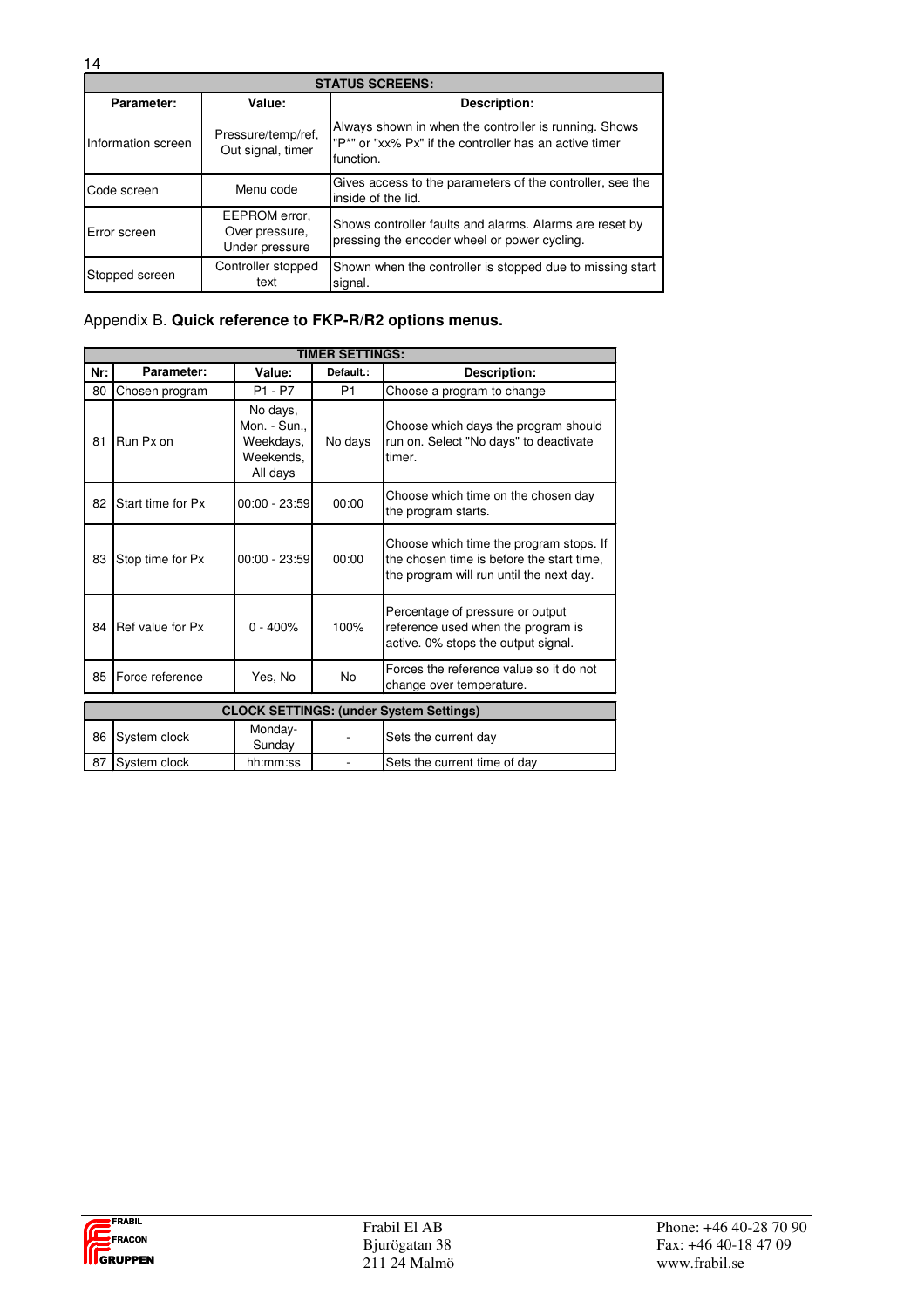#### **MODBUS-FUNCTION**

FKP-R/R2 Modbus/RTU is compatible with SCADA-system and support all standard functions.

The units address is set under "system settings/MODBUS settings" in the menus, parity and baudrate are also set here.

Default settings are: Address  $= 1$ Parity = even Baudrate  $= 19200$ 

FKP-R support Modbus-functions:

- $1 =$  Read Coils (Logisk  $1/0$ )
- 2 = Read Discrete Input
- 3 = Read Holding Register
- 4 = Read Input Register
- 6 = Write Single Register
- 16 = Write Multiple Registers

Modbus register addresses are numbered from 1 but the actual sent address is numbered from  $\Omega$ .

The register addresses that are referenced in this user guide are numbered from 1 and the address that is sent should be one less.

"Scaling:" in the table marks how many times the Modbus-value is up scaled compared to actual value. E.g. 10Volt corresponds to Modbus-value 100 as the scaling is 10.

#### **LIMITATIONS**

Only "MODBUS CONTROL SIGNALS" shall be used when FKP-R is remote controlled and the update Write-cycles are high. These signals are not saved in the internal memory as all other Write-signals are.

All other Write-signals may not be continuous written to. Continuous write to these signals will destroy the internal EEPROM memory as it has limited number of write-cycles.

| <b>I/O-SIGNALS</b>                 |                          |                |                                        |          |                             |                                                                                                                |  |
|------------------------------------|--------------------------|----------------|----------------------------------------|----------|-----------------------------|----------------------------------------------------------------------------------------------------------------|--|
| Signal name:                       | <b>Function</b><br>type: | Address:       | Value:                                 | Scaling: | <b>Default</b><br>settings: | Description:                                                                                                   |  |
| Digital in 1 (Start)               | 1, 2                     |                |                                        | ٠        |                             | Indicates signal on teminal 4                                                                                  |  |
| Digital in 2 (Start)               | 1, 2                     | $\overline{c}$ |                                        |          |                             | Indicates signal on teminal 6                                                                                  |  |
| Digital in 3                       | 1, 2                     | 3              |                                        |          |                             | Indicates signal on teminal 13                                                                                 |  |
| Alarm relay                        | 1, 2                     | 4              | 1=on (Normal run),<br>$0=$ off (Error) |          |                             | Indicates the alarm relay state, terminal 21-<br>24.                                                           |  |
| <b>MEASURING SIGNALS</b>           |                          |                |                                        |          |                             |                                                                                                                |  |
| $0 - 10V$ IN 1                     | 3, 4                     | 51             |                                        | 10       |                             | Shows in signal on Terminal 2. (V)                                                                             |  |
| $0 - 10V$ IN 2                     | 3, 4                     | 52             |                                        | 10       |                             | Shows in signal on Terminal 7. (V)                                                                             |  |
| Out side temperature               | 3, 4                     | 53             |                                        | 100      |                             | Shows out side temperature from external<br>temperature sensor. $(^{\circ}C)$                                  |  |
| Pressure act. value                | 3, 4                     | 54             |                                        |          |                             | Shows the pressure from the internal<br>pressure sensor or from external if it is<br>used.(Pa)                 |  |
| Compensated pressure ref.<br>value | 3, 4                     | 55             |                                        |          |                             | Actual pressure ref. value. Shows the<br>pressure after temperature compensation<br>and or timer ref. changes. |  |
| Out signal                         | 3, 4                     | 56             |                                        |          |                             | Shows out signal of the controller in %.                                                                       |  |

## **MODBUS-SIGNALS**

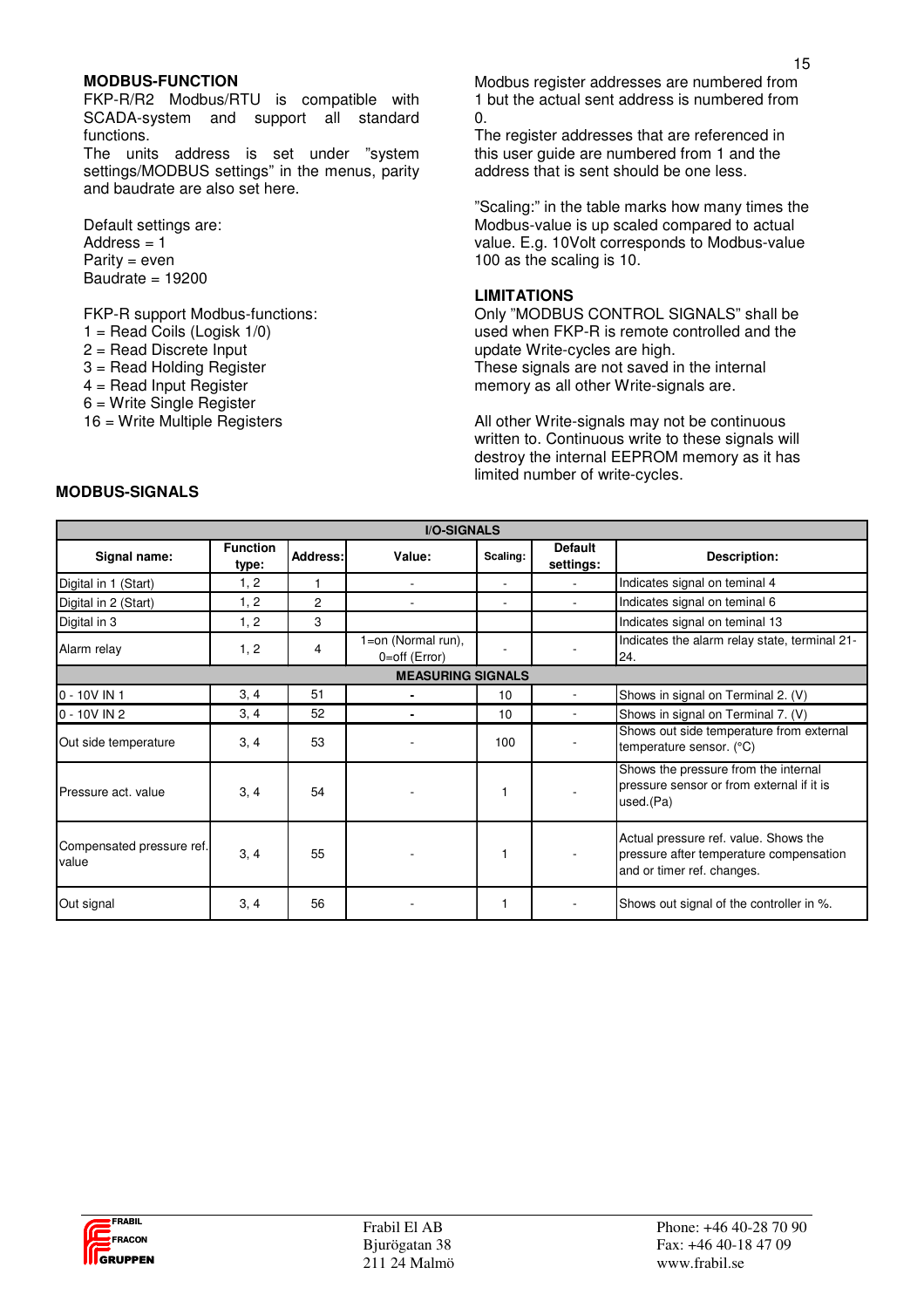#### 16  **MODBUS-SIGNALS**

| <b>CONTROL SETTINGS-SIGNALS</b>       |                          |          |                                                                                                             |                              |                             |                                                                                                                                  |
|---------------------------------------|--------------------------|----------|-------------------------------------------------------------------------------------------------------------|------------------------------|-----------------------------|----------------------------------------------------------------------------------------------------------------------------------|
| Signal name:                          | <b>Function</b><br>type: | Address: | Value:                                                                                                      | Scaling:                     | <b>Default</b><br>settings: | Description:                                                                                                                     |
| Control method                        | 3, 6, 16                 | 82       | $1 =$ Pressure control<br>$2 = Temp.comp.$<br>Pressure cont.<br>$3 = Temp.$ control<br>$4 = MODBUS 0 - 10V$ |                              | $\mathbf{1}$                | Set control method.                                                                                                              |
|                                       |                          |          | PRESSURE/TEMPERATURE SETTINGS-SIGNALS                                                                       |                              |                             |                                                                                                                                  |
| Pressure ref (external)<br>(Internal) | 3, 6, 16                 | 83       | $0 - 1500Pa$<br>$0 - 1000Pa$                                                                                | $\mathbf{1}$                 | 100 (100Pa)                 | The controller pressure reference value. (Pa)                                                                                    |
| Pressure reduction                    | 3, 6, 16                 | 84       | 0 - pressure ref.                                                                                           | 1                            | 15 (15Pa)                   | Magnitude of the decrease of the pressure<br>reference at the lower temperature<br>compensation corner point.                    |
| Max temperature                       | 3, 6, 16                 | 85       | $-50 - 50^{\circ}$ C                                                                                        | 100                          | 1500 (15°C)                 | Upper corner point for temp. comp.                                                                                               |
| Min temperature                       | 3, 6, 16                 | 86       | $-50 - 50^{\circ}$ C                                                                                        | 100                          | $-1500$<br>$(-15^{\circ}C)$ | Lower corner point for temp. comp.                                                                                               |
| Stop on alarm                         | 3, 6, 16                 | 87       | $0 = no$<br>$1 = yes$                                                                                       |                              | $\mathbf{1}$                | "Yes" will stop the controller (and activate<br>the alarm relay) on pressure alarms, "No"<br>will only activate the alarm relay. |
| Alarm upper limit                     | 3, 6, 16                 | 88       | -1500-1500Pa                                                                                                | $\mathbf{1}$                 | 400 (400Pa)                 | Alarm limit for overpressure.                                                                                                    |
| Alarm lower limit                     | 3, 6, 16                 | 89       | -1500-1500Pa                                                                                                | $\mathbf{1}$                 | 25 (25Pa)                   | Alarm limit for underpressure.                                                                                                   |
| Alarm delay                           | 3, 6, 16                 | 90       | 0-1000sec                                                                                                   | 1                            | 600 (600sec)                | Time until a pressure alarm is generated.                                                                                        |
| Temperature sensor type               | 3, 6, 16                 | 91       | $0 = NTC 100k$<br>$1 = NTC$ 10 $k$<br>$2 = PT1000$<br>$3 =$ Active<br>$4 = MODBUS$                          | ä,                           | 1                           | Type of temperature sensor (active sensors<br>are connected to terminal 2 or from<br>MODBUS).                                    |
| Aktive min temp.                      | 3, 6, 16                 | 92       | $-50 - 0^{\circ}C$                                                                                          | 100                          | $-4000$<br>$(-40^{\circ}C)$ | Temperature with 0V from active sensor.                                                                                          |
| Aktive max temp.                      | 3, 6, 16                 | 93       | $0 - 100^{\circ}C$                                                                                          | 100                          | 8000 (80°C)                 | Temperature with 10V from active sensor.                                                                                         |
| Pressure input                        | 3, 6, 16                 | 94       | $0 =$ Internal<br>$1 =$ External<br>$2 = MODBUS$                                                            |                              | 0                           | Pressure sensor type, Choose MODBUS if<br>pressure ref is controlled from MODBUS.                                                |
| External min pressure                 | 3, 6, 16                 | 95       | $-1500 - 0 Pa$                                                                                              | $\mathbf{1}$                 | 0(0Pa)                      | Pressure with 0V from external sensor.                                                                                           |
| External max pressure                 | 3, 6, 16                 | 96       | 0-1500Pa                                                                                                    | $\mathbf{1}$                 | 999 (999Pa)                 | Pressure with 10V from external sensor.                                                                                          |
| Zero pressure                         | 3, 6, 16                 | 97       | $0 = no$<br>$1 = yes$                                                                                       | $\qquad \qquad \blacksquare$ | 0                           | Calibrate actual pressure to zero now.                                                                                           |
| Controller gain Kp                    | 3, 6, 16                 | 98       | $0 - 999$                                                                                                   | 1                            | 0                           | Gain applied to the difference between the<br>actual and reference pressures.                                                    |
| Integ. time Ti                        | 3, 6, 16                 | 99       | 1-999                                                                                                       | 1                            | 400                         | Controller integration time.                                                                                                     |
| Fixed pressure                        | 3, 6, 16                 | 100      | 0 - 1000Pa                                                                                                  | $\mathbf{1}$                 | 100 (100Pa)                 | Sets fixed frequency ref if this setting is used<br>from parameter 62 or 71.                                                     |

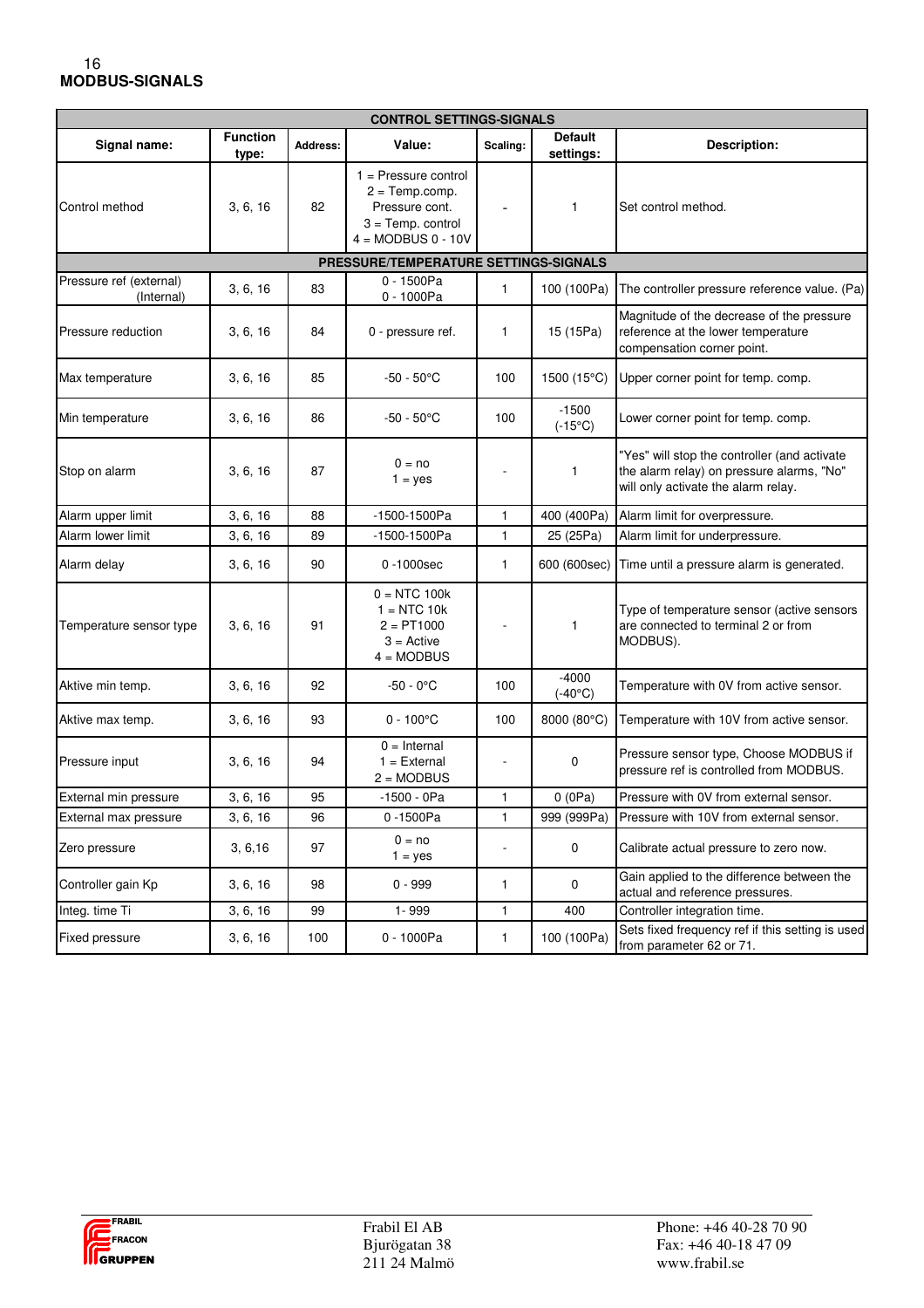|                             |          |     |                                                                                       |                |             | 17                                                                                                                                                                                                                                                        |
|-----------------------------|----------|-----|---------------------------------------------------------------------------------------|----------------|-------------|-----------------------------------------------------------------------------------------------------------------------------------------------------------------------------------------------------------------------------------------------------------|
|                             |          |     | <b>SYSTEM SETTINGS-SIGNALS</b>                                                        |                |             |                                                                                                                                                                                                                                                           |
| Language                    | 3, 6, 16 | 101 | $0 =$ Swedish<br>$1 =$ English                                                        |                | $\mathbf 0$ | Menu system language.                                                                                                                                                                                                                                     |
| Max out signal              | 3, 6, 16 | 102 | $50 - 100%$                                                                           | $\mathbf{1}$   | 100 (100%)  | Upper limit for controller out signal.                                                                                                                                                                                                                    |
| Min out signal              | 3, 6, 16 | 103 | $0 - 50%$                                                                             | $\mathbf{1}$   | $0(0\%)$    | Lower limit for controller out signal.                                                                                                                                                                                                                    |
| Fixed outsignal             | 3, 6, 16 | 104 | $0 - 100%$                                                                            | $\mathbf{1}$   | 50 (50%)    | Fixed out signal, used when setting 62<br>(signal 105) is used and terminal 6 is high.                                                                                                                                                                    |
| Use fixed ref. signal       | 3, 6, 16 | 105 | $0 =$ Never<br>$1 = Out$ signal on<br>terminal 6.<br>2=Pressure on<br>terminal 6      |                | $\mathbf 0$ | Fixed out signal, used when terminal 6 and 4<br>has a signal. Choose fixed ref signal,<br>parameter 44 (signal 104) or fixed pressure,<br>parameter 54 (signal 100).                                                                                      |
| Reset logs                  | 3, 6, 16 | 106 | $0 = no, 1 = yes$                                                                     | $\overline{a}$ | $\mathbf 0$ | Resets the system error log.                                                                                                                                                                                                                              |
| Reset alarm                 | 3, 6, 16 | 107 | $0 = Not reset$<br>$1 =$ Reset                                                        |                | $\mathbf 0$ | Reset the controller if it has tripped from a<br>fault.                                                                                                                                                                                                   |
| Current out range           | 3, 6, 16 | 108 | $0 = 4 - 20$ mA.<br>$1 = 0-20mA$                                                      | L              | $\mathbf 0$ | Choose current out signal range.                                                                                                                                                                                                                          |
| Restore default<br>settings | 3, 6, 16 | 109 | $0 = no, 1 = yes$                                                                     | L.             | ÷.          | Restores all parameters to default.                                                                                                                                                                                                                       |
| Insignal on term 7          | 3, 6, 16 | 110 | $0 = 0-10V$ ,<br>$1 = 4-20mA (499Ohm)$                                                |                | $\mathbf 0$ | Set signal scaling on termial 7. If 4-20mA is<br>used then an external resistor (499ohm) is to<br>be connected between the terminal and<br>Signal Common.                                                                                                 |
| Hysteresis control          | 3, 6, 16 | 111 | $0 = \text{Off}$<br>$1 = Start fixed out$<br>signal,<br>$2 = Start fixed$<br>pressure |                | 0           | Choose what to activate when the hysteresis<br>control has been activated by a signal on<br>terminal 7. Fixed frequency is set by<br>parameter 44 (signal 104) and fixed pressure<br>by parameter 54 (signal 100). Off<br>deactivates hysteresis control. |
| Hysteresis start            | 3, 6, 16 | 112 | $1 - 100%$                                                                            | $\mathbf{1}$   | 45 (45%)    | Choose hysteresis start level on analog<br>terminal 7.                                                                                                                                                                                                    |
| Hysteresis stop             | 3, 6, 16 | 113 | $0 - 99%$                                                                             | $\mathbf{1}$   | 35 (35%)    | Choose hysteresis stop level on analog<br>terminal 7.                                                                                                                                                                                                     |
| Hysteresis stop delay       | 3, 6, 16 | 114 | $0 - 15$ min                                                                          | $\mathbf{1}$   | 0(0 min)    | Sets off delay. At hysteresis stop the acual<br>stop is delayed this time.                                                                                                                                                                                |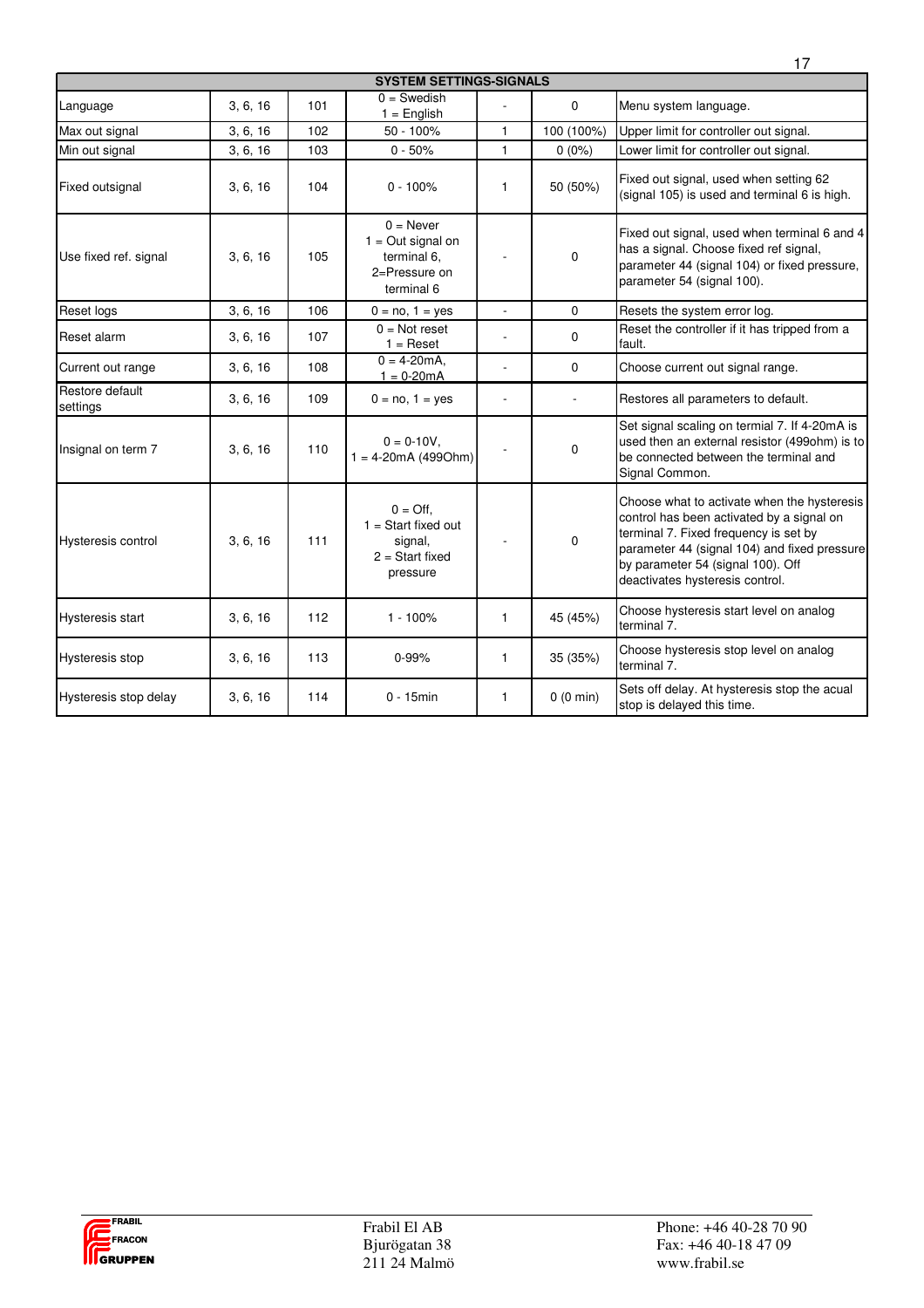| <b>TMER SETTINGS-SIGNALS</b>      |          |     |                                                                                               |                 |              |                                                                                                                                  |  |
|-----------------------------------|----------|-----|-----------------------------------------------------------------------------------------------|-----------------|--------------|----------------------------------------------------------------------------------------------------------------------------------|--|
| Chosen program                    | 3, 6, 16 | 117 | $1 - 7 = P1 - P7$                                                                             |                 | $\mathbf{1}$ | Choose a program to change.                                                                                                      |  |
| Rin Px on                         | 3, 6, 16 | 118 | $0 = No$ days<br>$1 - 7 =$ Mon. - Sun.<br>$8 = Weekdavs$<br>$9 = Weekends$<br>$10 =$ All days |                 | $\Omega$     | Choose which days the program should run<br>on. Select "No days" to deactivate timer.                                            |  |
| Star time Hours                   | 3, 6, 16 | 119 | $00:XX - 23:XX$                                                                               | $\mathbf{1}$    | $\Omega$     | Choose which time on the chosen day the                                                                                          |  |
| <b>Start time Minutes</b>         | 3, 6, 16 | 120 | XX:00 - XX:59                                                                                 | $\mathbf{1}$    | $\Omega$     | program starts.                                                                                                                  |  |
| Stop time Hours                   | 3, 6, 16 | 121 | $00:XX - 23:XX$                                                                               | $\mathbf{1}$    | 0            | Choose which time the program stops. If the<br>chosen time is before the start time, the<br>program will run until the next day. |  |
| Stop time Minutes                 | 3, 6, 16 | 122 | XX:00 - XX:59                                                                                 | $\mathbf{1}$    | $\Omega$     |                                                                                                                                  |  |
| Ref value for Px                  | 3, 6, 16 | 123 | $0 - 400%$                                                                                    | $\mathbf{1}$    | 100 (100%)   | Percentage of pressure or frequency<br>reference used when the program is active.<br>0% stops the out signal.                    |  |
| Force reference                   | 3, 6, 16 | 124 | $0 = no$<br>$1 = yes$                                                                         |                 | 0            | Forces the reference value so it do not<br>change over temperature.                                                              |  |
| Systemklocka dag                  | 3, 6, 16 | 125 | $1 - 7 =$ Monday -<br>Sunday                                                                  | ٠               |              | Sets the current day                                                                                                             |  |
| System clock Hours                | 3, 6, 16 | 126 | hh:xx:xx                                                                                      | $\mathbf{1}$    |              | Sets the current time of day                                                                                                     |  |
| System clock Minutes              | 3, 6, 16 | 127 | xx:mm:xx                                                                                      | 1               |              |                                                                                                                                  |  |
|                                   |          |     | <b>MODBUS CONTROL-SIGNALS (continuous updatable)</b>                                          |                 |              |                                                                                                                                  |  |
| MODBUS 0-10V                      | 3, 6, 16 | 201 | $0 - 10V$                                                                                     | 10 <sup>1</sup> | 0            | Used as 0-10V signal when Control type $4 =$<br>MODBUS 0-10V.                                                                    |  |
| <b>MODBUS Pressure ref.</b>       | 3, 6, 16 | 202 | $0 - 1500Pa$                                                                                  | 1               | 0            | Used for continuous controlling of pressure<br>reference.                                                                        |  |
| <b>MODBUS Pressure act.</b>       | 3, 6, 16 | 203 | 0-1500Pa                                                                                      | 1               | 0            | Used as pressure act. when Pressure Input<br>$=$ MODBUS.                                                                         |  |
| <b>MODBUS Temperature</b><br>act. | 3, 6, 16 | 204 | $-50 - 100^{\circ}$ C                                                                         | 100             | $\Omega$     | Used as temperature act. when Temperature<br>sensor type $4 = MODBUS$ .                                                          |  |

| <b>SYSTEM DATA-SIGNALS</b> |                          |          |                                                                                      |          |                             |                                                                                                                                                                                                        |
|----------------------------|--------------------------|----------|--------------------------------------------------------------------------------------|----------|-----------------------------|--------------------------------------------------------------------------------------------------------------------------------------------------------------------------------------------------------|
| Signal name:               | <b>Function</b><br>type: | Address: | Value:                                                                               | Scaling: | <b>Default</b><br>settings: | <b>Description:</b>                                                                                                                                                                                    |
| System log Days            | 3, 4                     | 57       | Days                                                                                 | 1        |                             | Shows the time the drive has been running                                                                                                                                                              |
| System log Hours           | 3, 4                     | 58       | Hours (0-24h)                                                                        | 10       |                             | with start signal connected.                                                                                                                                                                           |
| Controller state           | 3, 4                     | 59       | $0 =$ FAULTACTIVE<br>$1 = FAULTHOLD$<br>$2 = ACWAIT$<br>$3 = IDLE$<br>$4 = RUN$      |          |                             | Shows the state of the controller.                                                                                                                                                                     |
| Active Timer program       | 3, 4                     | 60       | $1 - 7 = P1 - P7$<br>$0 = No program active$<br>$8 =$ Programmed but<br>not active   |          |                             | Shows the state of Timer. 0 equals no<br>program is currently active. 8 indicates that<br>the Timer has something programmed but<br>the program is not currently active.                               |
|                            | 3, 4                     | 61       | EEPROM error                                                                         |          |                             |                                                                                                                                                                                                        |
| System error log           | 3, 4                     | 62       | Over pressure                                                                        |          |                             | Shows the count of each type of fault for last<br>"Reset logs".                                                                                                                                        |
|                            | 3, 4                     | 63       | Under pressure                                                                       |          |                             |                                                                                                                                                                                                        |
| <b>ERROR SIGNALS</b>       |                          |          |                                                                                      |          |                             |                                                                                                                                                                                                        |
| Error message              | 3, 4                     | 64       | $-1 = no error$<br>$14 = EEPROM error$<br>15= Over pressure<br>$16$ = Under pressure |          |                             | Shows current fault. The fault presesists until<br>the controller resumes normal operations. If<br>the controller has tripped, Reset alarm,<br>parameter 107 has to be set to reset the<br>controller. |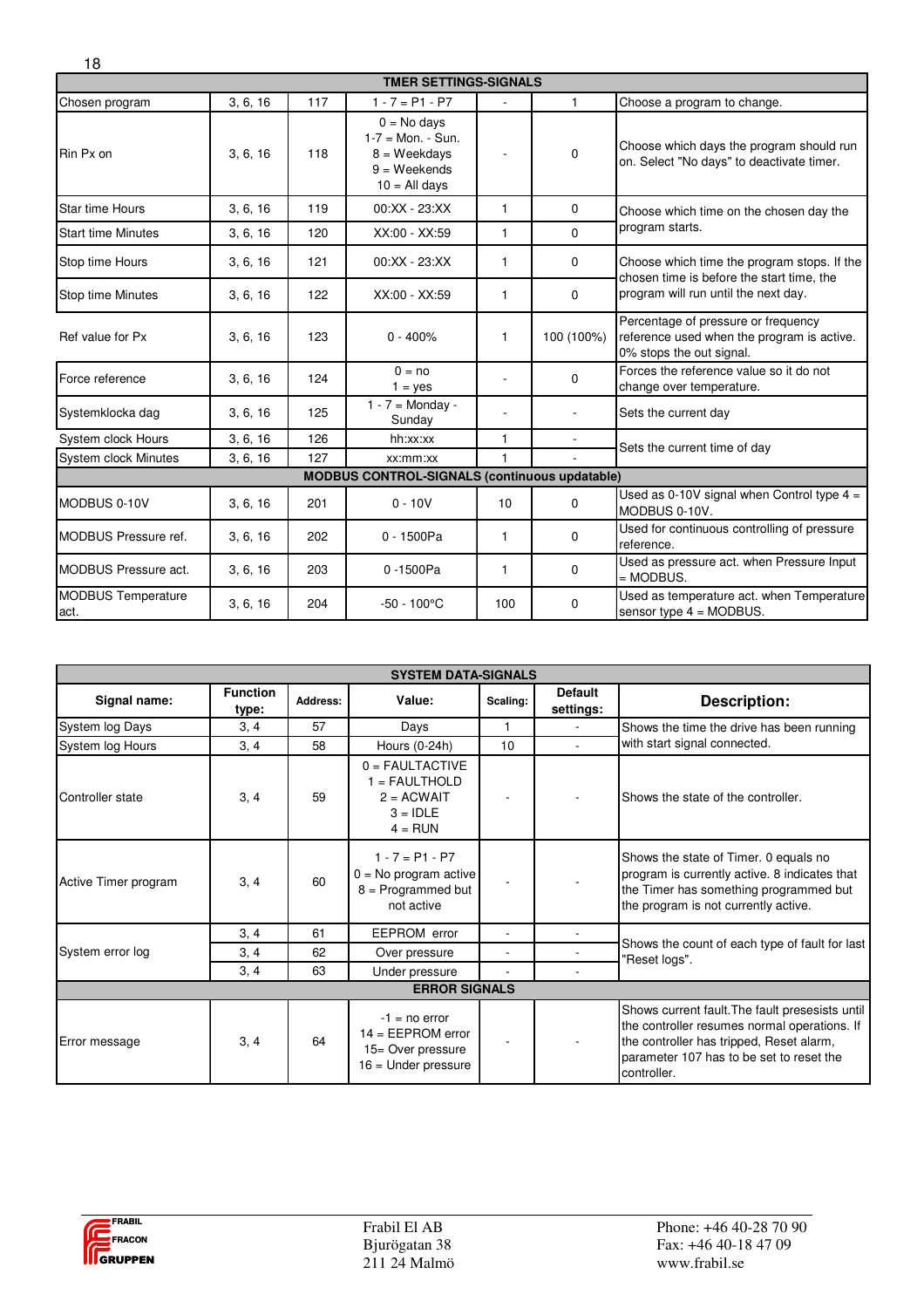# **TECHNICAL DATA**

| Type:<br>Power supply:                         | FKP-R/R2<br>230VAC / 24VDC                                   | <b>Cable connections:</b>                      | Cable glands (included):<br>Plastic 1pcs M16×1,5,<br>Plastic 2pcs M12×1,5  |
|------------------------------------------------|--------------------------------------------------------------|------------------------------------------------|----------------------------------------------------------------------------|
| <b>Temperature range:</b> $-30 - +40^{\circ}C$ |                                                              | Pressure sensor (internal): ±1000Pa            |                                                                            |
|                                                | When there are special demands for                           |                                                | (1Pa resolution)                                                           |
|                                                | extreme temperature ranges, please                           | Pressure connection: two 5mmØ                  |                                                                            |
| contact manufacturer.                          |                                                              | Alarm relay:                                   | 250VAC, 8A                                                                 |
| Enclosure:                                     | <b>IP54</b>                                                  | <b>Communication:</b>                          | <b>MODBUS</b>                                                              |
| Outputs:                                       | 4-20mA/0-20mA                                                |                                                |                                                                            |
|                                                | (0-10V with external                                         | Dimensions:                                    | FKP-R: 156 x 153 x 52mm                                                    |
|                                                | resistor 499Ohm),                                            |                                                | FKP-R2: 202 x 95 x 60mm                                                    |
|                                                | 10V reference                                                | Weight:                                        | 0.4kg                                                                      |
| Inputs:                                        | two $0-10V$                                                  |                                                |                                                                            |
|                                                | Alternatively 4-20mA with                                    | <b>Options:</b>                                |                                                                            |
|                                                | external resistor,<br>two 24V digital,<br>Analog NTC, PT1000 | Temperature sensor: NTC10 (external)<br>Timer: | Pressure sensor (internal): 2500/5000/30000Pa<br>Built in real-time clock. |

# **PASSIVE TEMPERATURE SENSOR**

| Type:                    | 4FKP-T2           |
|--------------------------|-------------------|
| <b>Sensor element:</b>   | NTC 10kohm        |
| Temperature range:       | $-39 - +50$ °C    |
| Enclosure:               | Plastic           |
| <b>Enclosure class:</b>  | IP54, cable gland |
|                          | downwards         |
| <b>Cable connection:</b> | 2,1m PVC cable    |
|                          | 2wire x 0,5mm2    |
| <b>Dimensions:</b>       | 100 x 100 x 38mm  |



19